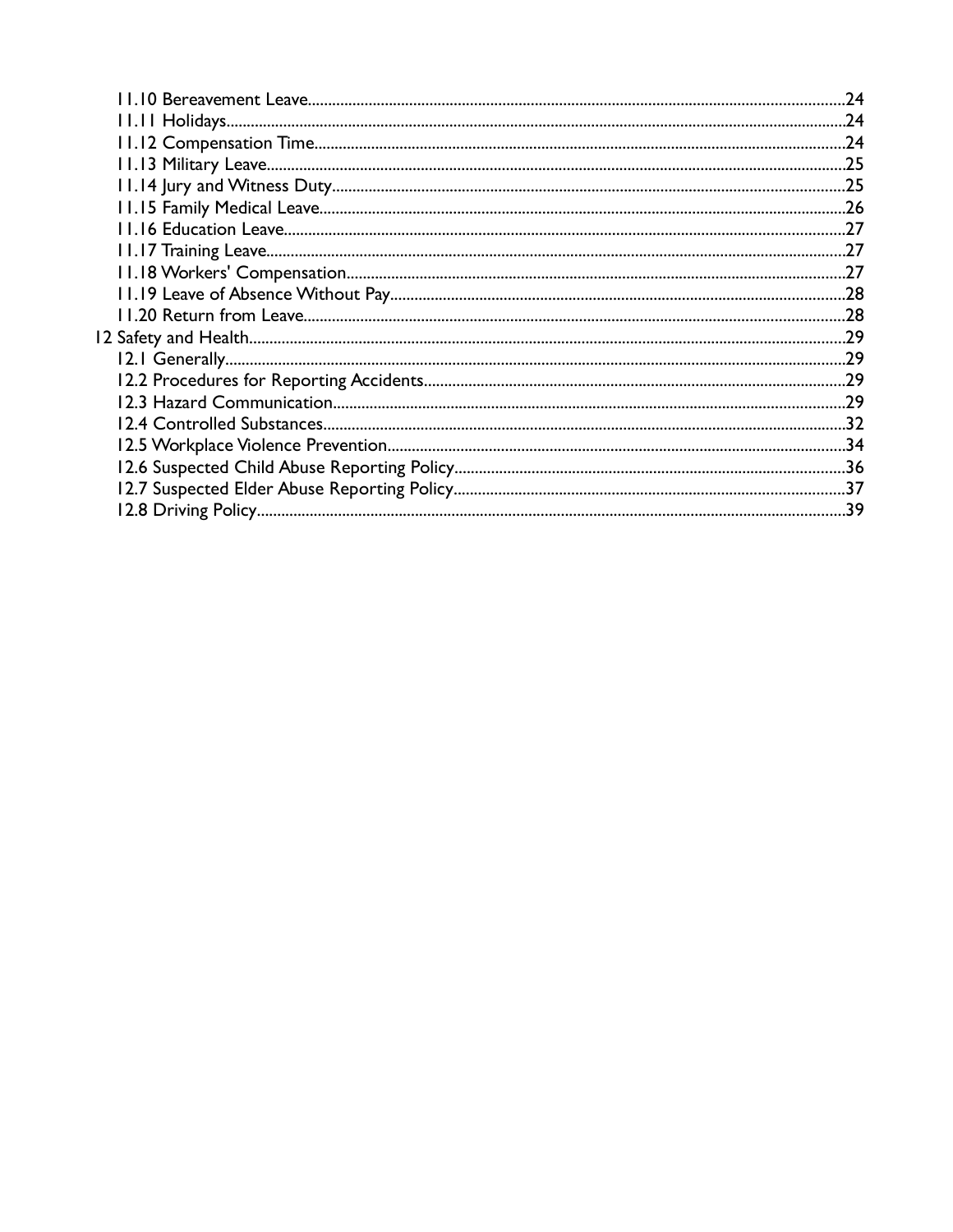# **1 Introduction**

### *1.1 Purpose*

The purpose of the Personnel Policies is to provide systematic and equitable procedures and regulations to guide and inform employees on all general matters relating to their employment with Hood River County Library District (the "District"). Said rules and regulations are provided to maintain uniformity and equity in personnel matters in an effort to make library service attractive as a career and to encourage each employee to give his/her best service to the District. These policies shall not preclude the establishment of rules and regulations specific to various areas of service and responsibility so long as they are not in conflict with the policies set out herein.

Created: June 29, 2011 Last revised: June 29, 2011

### *1.2 Variances*

The Board of Directors shall have the power to vary or modify the strict application of the provisions of these policies in any case in which it determines that the said strict application would result in practical difficulties or unnecessary hardships or are at odds with the intent of said policies.

In order to retain necessary flexibility in the administration of policies and procedures, the District reserves the right to change, revise, or eliminate any of the policies and/or benefits described in this handbook with or without notice, except for its policy of employment-at-will. The only recognized deviations from the stated policies are those authorized and signed by the Board of Directors.

Created: June 29, 2011 Last revised: June 29, 2011

# *1.3 Application*

These Personnel Policies apply to all employees, with exceptions noted for temporary and part-time employees. In the event of a conflict between these policies and State or Federal law, the ordinance or law will apply. In all other cases, these policies will apply.

Any resolution adopted by the Board of Directors which bears on these policies shall be considered to supersede the policies adopted herein.

None of these provisions shall be deemed to create a vested contractual right in any employee to limit the power of the Board of Directors to repeal or modify these policies. These provisions shall not limit the general at-will status of District employees.

Created: June 29, 2011 Last revised: June 29, 2011

# *1.4 Distribution*

The Library Director shall provide each employee at time of employment with a copy of these policies and any amendments and shall make a record of receipt as provided in Appendix B: Affirmation of Receipt of Personnel Policies.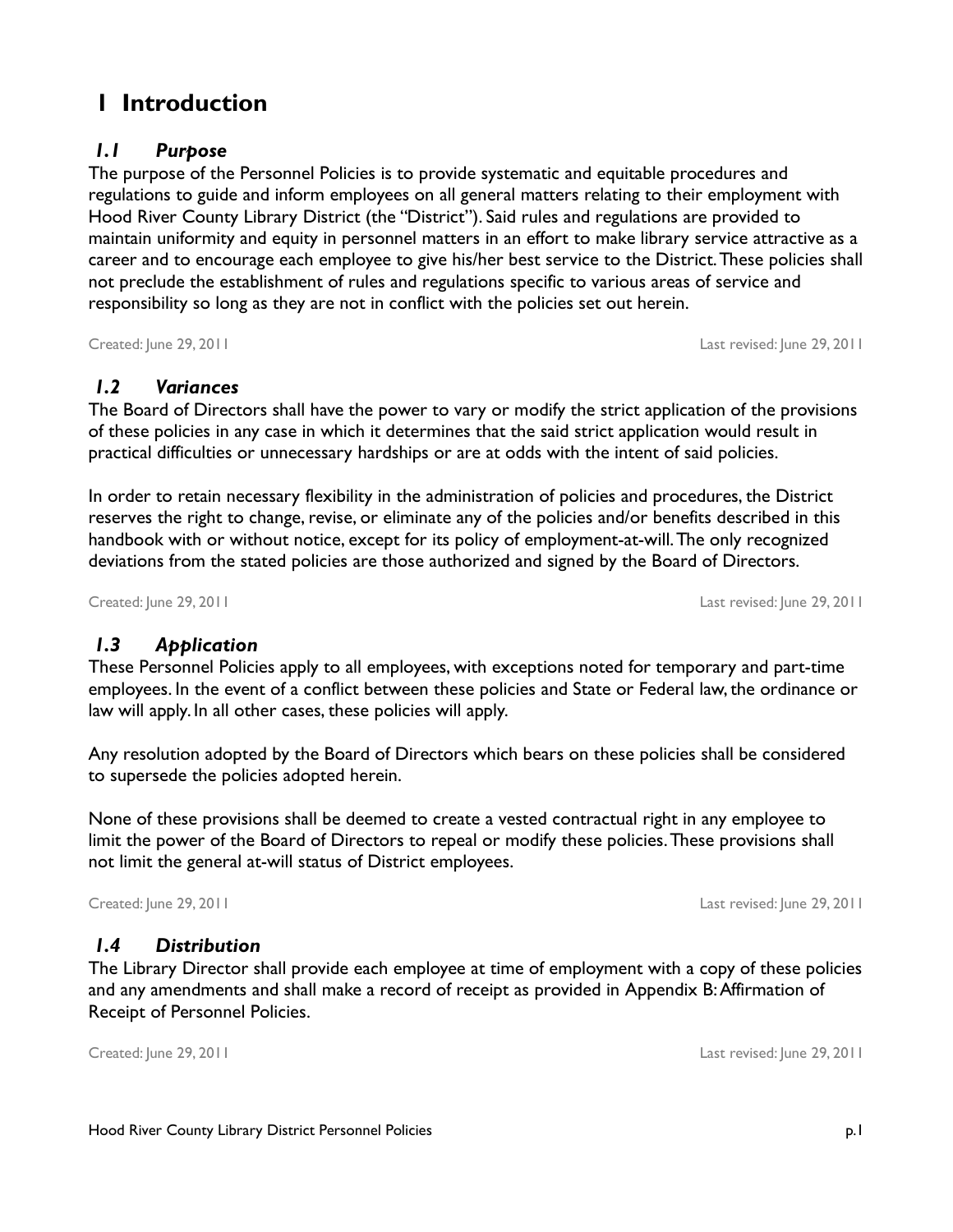# <span id="page-4-0"></span> **2 Non-Discrimination**

# *2.1 Equal Employment Opportunity*

It is the policy of the District to treat applicants and employees equally without regard to gender, gender identity, sexual orientation, race, color, religion, veteran status, national origin, ancestry, age, marital status, family relationship, political affiliation, or physical or mental disability or which, with reasonable accommodation, does not prevent the employee from adequately performing the essential functions of the position, or any other basis prohibited by local, State or Federal law, except where bona fide occupational qualifications exist.

Any alleged act or complaint of discrimination on the part of any District employee should be reported to the Library Director for appropriate investigation and action. If the complaint is against the Library Director, the alleged act should be reported to any member of the Board of Directors.

Created: June 29, 2011 Last revised: June 29, 2011

### *2.2 Disability Accommodation*

The District is committed to complying fully with the Americans with Disabilities Act (ADA) and ensuring equal opportunity in employment for qualified persons with disabilities. The District will make reasonable accommodations for qualified individuals with known disabilities unless doing so would result in an undue hardship. It is understood that this policy does not require the District to hire employees to accomplish work which they are not physically or mentally capable of accomplishing in a reasonable manner.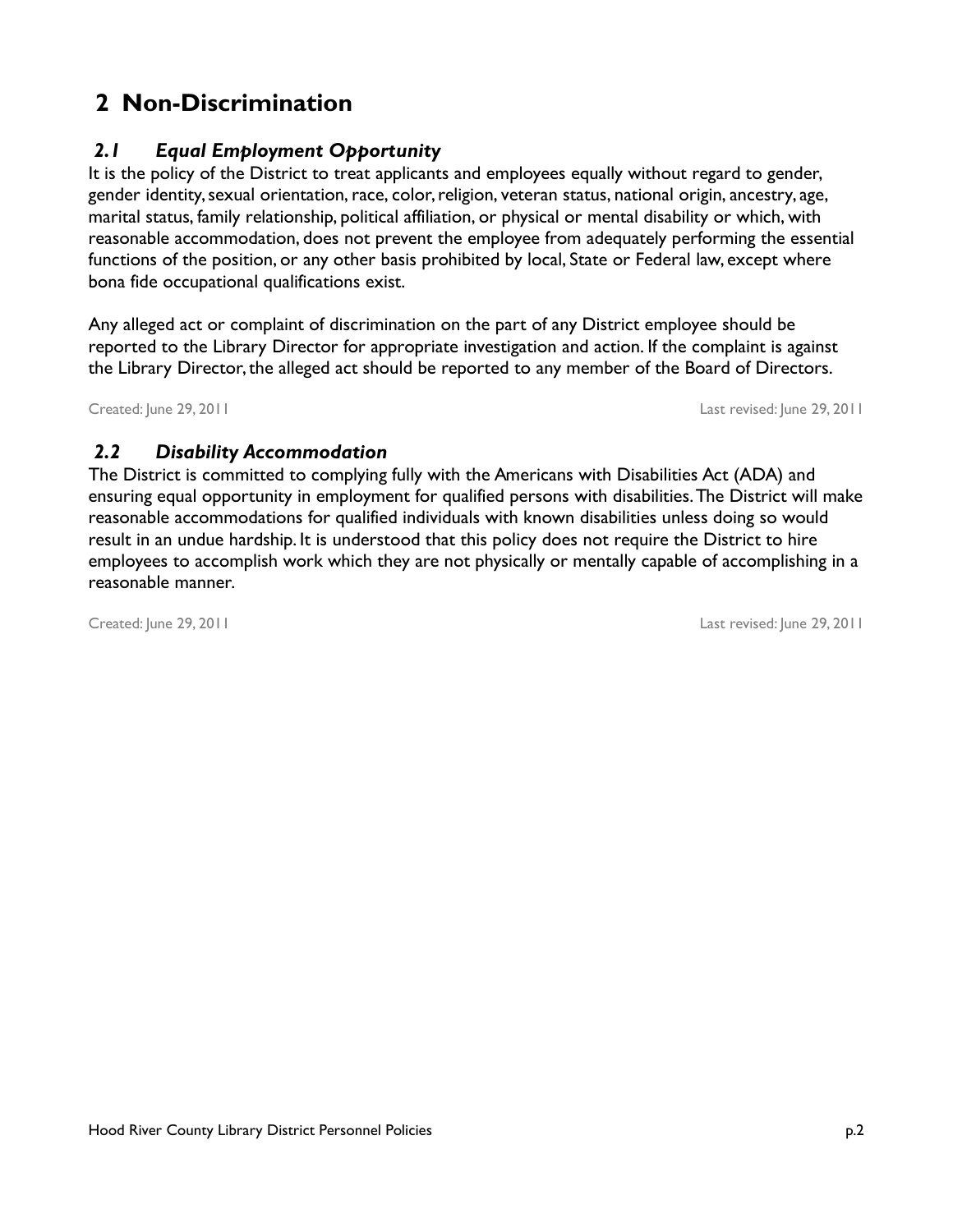# **3 Harassment**

# *3.1 Generally*

It is the intent of the District to provide a work environment free from harassment. Harassment includes unsolicited remarks, gestures or physical contact, display or circulation of written materials or pictures derogatory towards either gender or towards racial, ethnic or religious groups, disabled employees, age groups, sexual orientations, gender identity, or any other act of harassment prohibited by law.

Harassment in the workplace, which includes District premises or any mode of transportation while on paid District business to outreach locations or meetings, is prohibited. Any employee found to have engaged in unlawful harassment will be subject to disciplinary action up to and including discharge.

### *3.2 Racial*

Racial harassment includes but is not limited to: epithets, forms of address based on race, racial jokes and undesirable work assignments due to race or color.

Created: June 29, 2011 Last revised: June 29, 2011

### *3.3 Sexual*

Sexual harassment is verbal comments, gestures or physical contact of a sexual nature, which is not freely and mutually agreeable to both parties. Any employee who uses sexual behavior to implicitly or explicitly threaten, coerce, influence, or affect the employment, job status, salary, or performance of another employee is engaging in sexual harassment.

Created: June 29, 2011 Last revised: June 29, 2011

# *3.4 Library Director Responsibility*

The Library Director or designee is responsible to ensure that unlawful harassment does not occur in the workplace. Any employee who believes s/he is the subject of unlawful harassment should report the complaint to the Library Director for appropriate investigation and action. If the complaint is against the Library Director, the employee should report the alleged act to any member of the Board of Directors.

Created: June 29, 2011 Last revised: June 29, 2011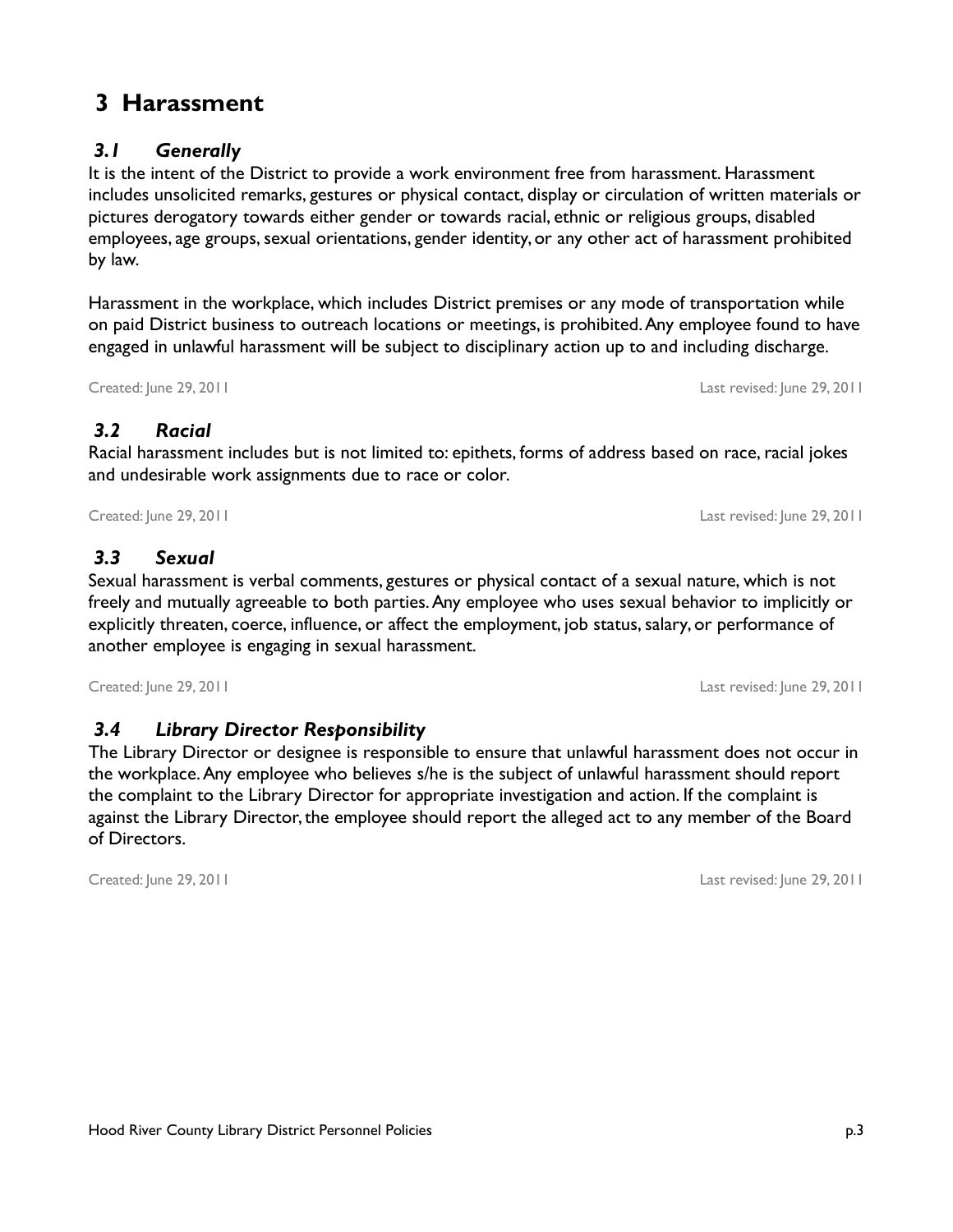# **4 Recruitment, Selection, and Training**

### *4.1 Method of Hire*

The Library Director, or designee, shall publish vacancies, accept applications, and interview applicants. S/he shall hire the most suitable candidate based on the following criteria:

- a. Level of training and education relative to the position;
- b. Extent of previous work experience relevant to the position;
- c. Applicant's mental and physical fitness to perform the functions of the position;
- d. Information placed on application, quality of application regarding completeness, aptness, neatness, and accuracy;
- e. Verification of past employment;
- f. Responses of references provided by applicant;
- g. A written examination or other demonstration of job-related skills prior to employment at employer's discretion; and
- h. Oral interview.

Created: June 29, 2011 Last revised: June 29, 2011

### *4.2 Unsolicited applications*

The District accepts unsolicited applications when there are no open positions. Unsolicited applications will be kept on file for six months and will be considered if any positions open during that time.

#### Created: November 15, 2011 Last revised: November 15, 2011

#### *4.3 Training*

The Library Director or designee shall familiarize new employees with their obligations and rights.

The District encourages and promotes training for all employees. It encourages employees to bring training opportunities to the attention of the Library Director and to participate in training opportunities which are brought to their attention and are approved for funding.

For attendance at seminars, conferences, training, conventions or other meetings, funds will be allowed for room and board, at the discretion of the Library Director, provided such funds are available.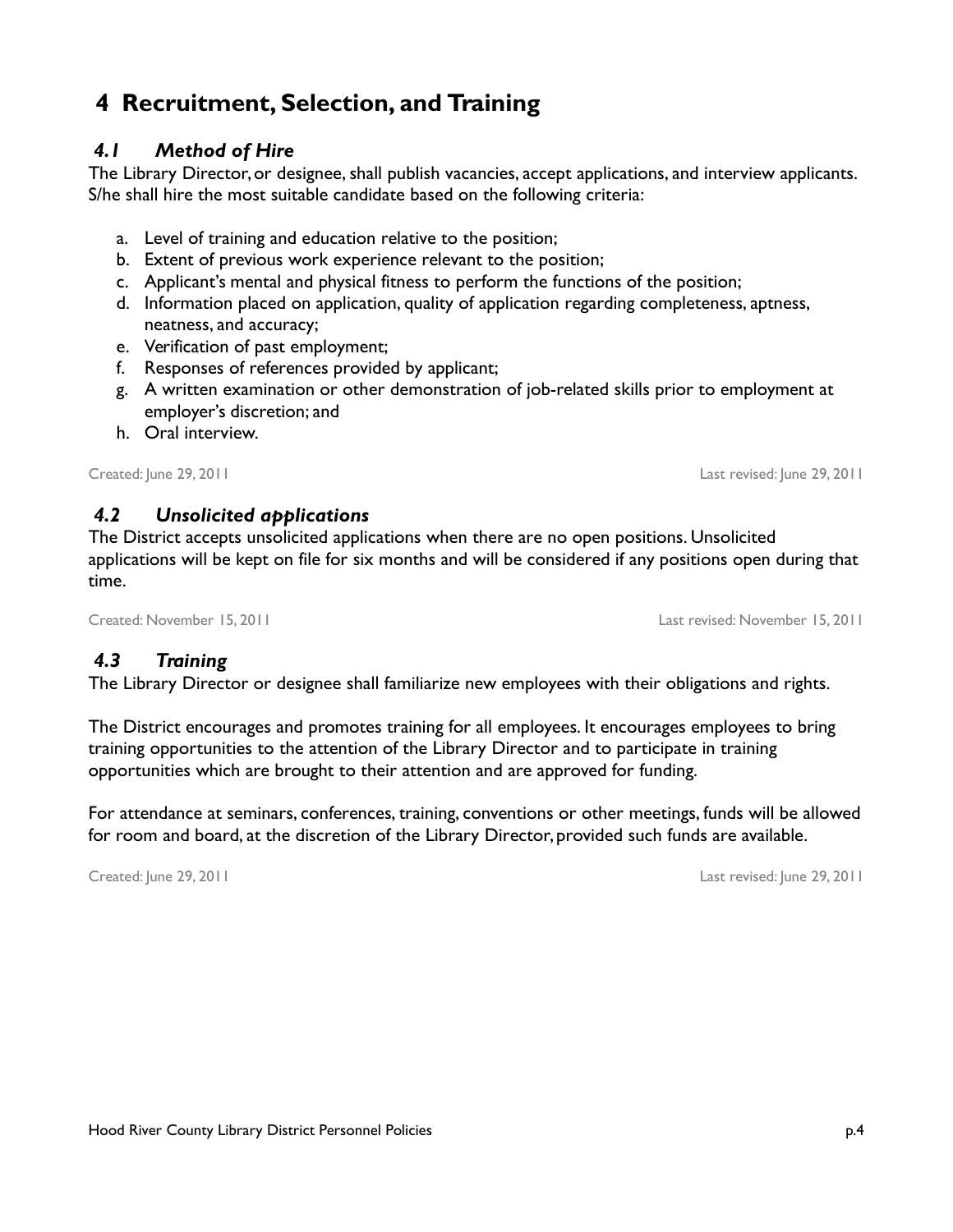# **5 Attendance**

# *5.1 Generally*

All employees shall report to work at their assigned starting time and cease work at their designated quitting time unless otherwise authorized by the Library Director or designee. All employees are expected to notify their supervisor as promptly as possible in the event they will not arrive when expected. Employees shall not absent themselves from work for any reason other than those specified in these policies, or unless specifically authorized.

# *5.2 Unauthorized Absence*

An employee who is absent from work for three consecutive working days without authorization, except for unavoidable situations or emergencies, will be considered to have abandoned his/her job as of the last day of active employment.

Created: June 29, 2011 Last revised: June 29, 2011

# *5.3 Records*

The District shall maintain accurate records of employee attendance and review them each pay period prior to compensation disbursement.

Created: June 29, 2011 Last revised: June 29, 2011

# *5.4 Remote Work*

At the discretion of the Library Director and an employee's supervisor, some employees may be permitted to work remotely. The District's needs shall be first priority when considering remote work. Remote work shall only be considered for jobs with tasks for which in-person attendance is not essential to effective performance. Employees considered for remote work shall be assessed on past work performance, dependability, ability to work independently, and other factors deemed relevant.

Specific remote work terms, including but not limited to number of hours, scheduling, locations, and reporting requirements, shall be governed by individual agreements between an employee and his/her supervisor. Only employees with such agreements are eligible to work remotely. Work days or times not specifically mentioned in the agreement shall require pre-approval by the employee's supervisor.

In remote work arrangements, the District shall:

- Provide workers' compensation and liability insurance as relevant for the defined tasks and times within the remote work arrangement. The District assumes no responsibility for any activity, damages, or injuries not directly associated with employees' job duties.
- Reimburse costs and travel only if pre-arranged. The District shall not reimburse travel to and from a remote site to any District facility, nor shall the District reimburse costs for items usually provided to employees working at District facilities.
- Retain ownership of, maintain, and insure any equipment or software it provides as part of the remote work arrangement. The District assumes no responsibility for an employee's personal property.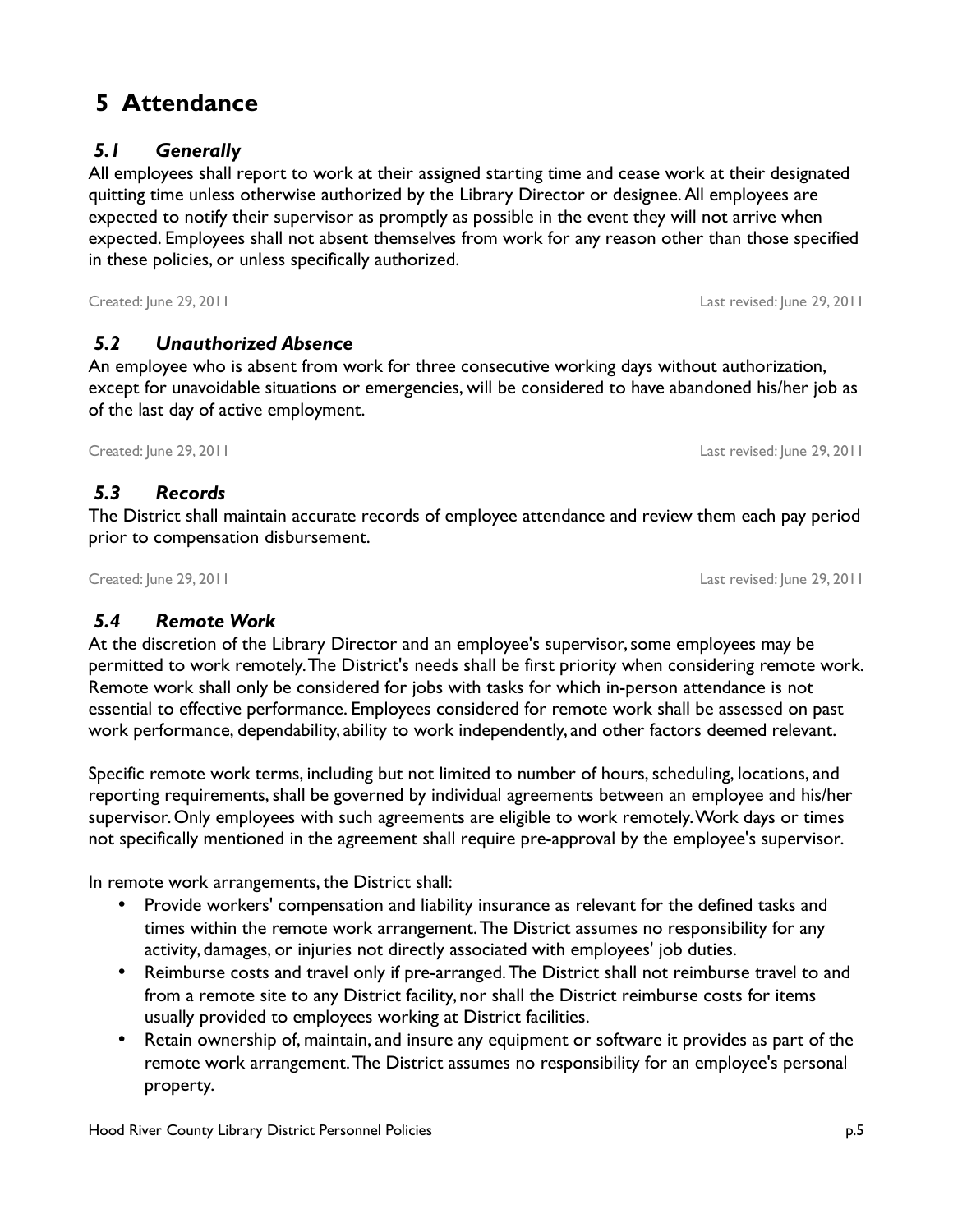Employees working remotely shall:

- Maintain regular contact via telephone, email, online chat, or other methods as specified by the employee's supervisor.
- Follow any local, state, or federal work regulations, including but not limited to regulations on breaks, meals, and safety.
- Maintain a safe and professional workspace.
- Provide and maintain equipment, utilities, communication connections, and non-specialized software necessary for them to work remotely, unless otherwise noted in the agreement.
- Take reasonable care of any District-provided equipment and other property.
- Attend any functions in-person if required by the nature of the event or by their supervisor, even if the events occur during normally-scheduled remote work times.
- Check with their supervisor before removing District property or documents from District facilities for use at a remote location.
- Ensure security of and prevent unauthorized access to sensitive information.
- Follow provisions for conducting District business on personal equipment.
- Manage dependent care and personal responsibilities in a way that allows them to successfully meet job responsibilities.
- Seek pre-approval for any overtime hours.
- Abide by all other District policies.

The District retains the right to make on-site inspections, at a mutually agreed upon time, to ensure that the above provisions are followed. Remote work agreements may be rescinded at any time by the Library Director or employee's supervisor if the agreements are deemed no longer in the District's best interests.

Created: April 21, 2015 Last revised: April 21, 2015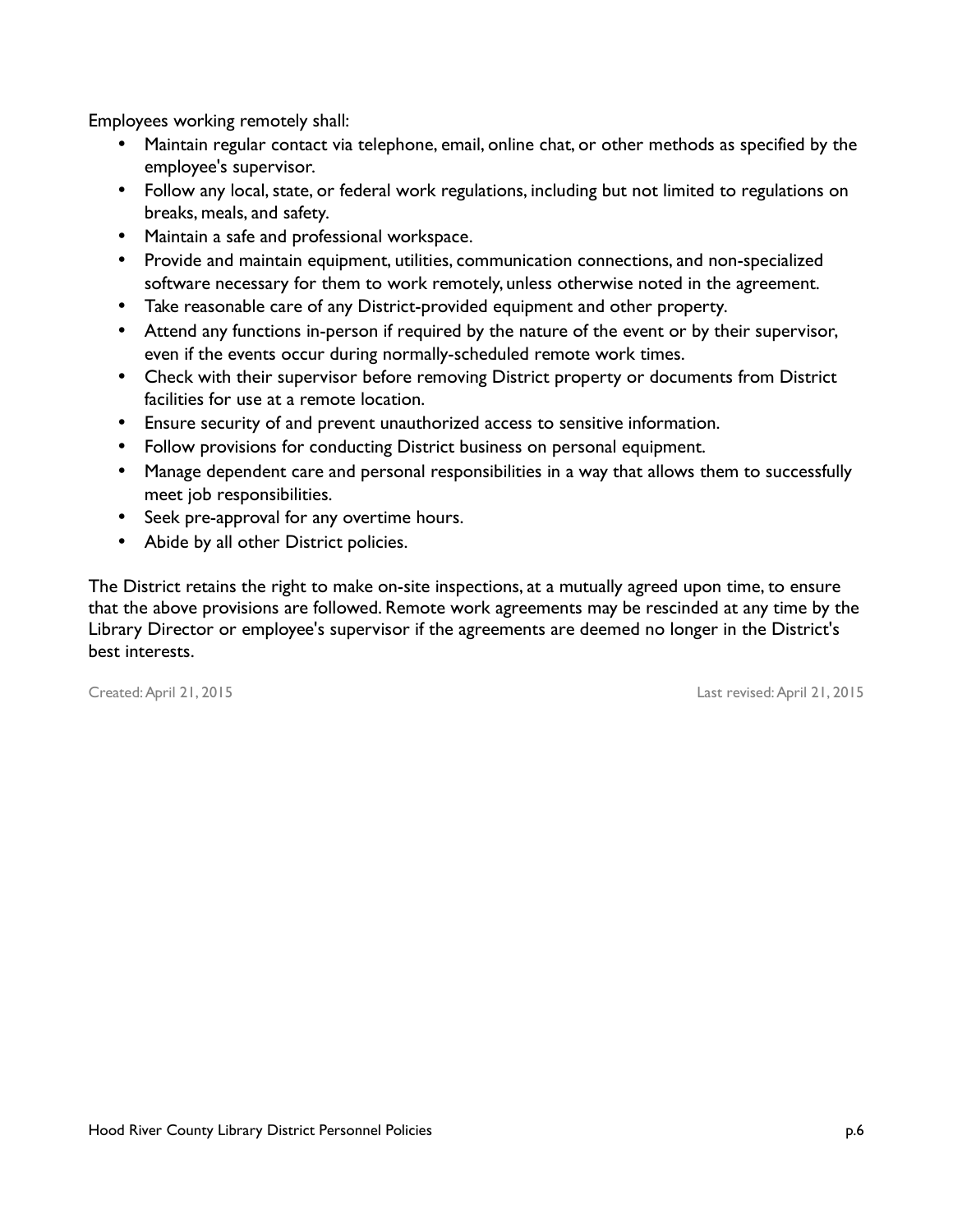# **6 Personnel records**

### *6.1 Maintenance/Content*

Personnel records are maintained on all District employees and are the property of the District. The personnel record shall show the employee's name, title of position, job description, salary, change in employment status, training received and other such information affecting employment status and forms as may be required by law. In addition, the records may contain but not be limited to: employment application, W-4 and Employment Eligibility Verification, examination materials, personnel action forms, performance appraisals, disciplinary actions, and records relating to benefits.

Created: June 29, 2011 Last revised: June 29, 2011

### *6.2 Access*

The official personnel file is confidential and shall be accessible only to the following:

- 1. Employee;
- 2. Library Director;
- 3. Employee's supervisor;
- 4. The Board of Directors, with majority vote;
- 5. Other persons or agencies under the requirements of a court order.

Created: June 29, 2011 Last revised: June 29, 2011

 *6.3 Written Statements*

Employees may include a written statement of explanation or rebuttal to any material placed in their file. Any disciplinary action shall be in writing and signed by both the employee and Library Director. No material reflecting critically upon the employee may be placed in any employee personnel file that does not bear the signature of the employee or a statement by the employee's supervisor that the employee has seen the material and been provided a copy.

Signatures required by the District on any document that might be placed in the employee's personnel file or used by the District to support its position in a labor dispute shall confirm only that the supervisor has discussed and given a copy of the material to the employee, and does not indicate agreement or disagreement.

Created: June 29, 2011 Last revised: June 29, 2011

### *6.4 Requests for Personnel Information*

All requests for information regarding the employment status or performance of past or present District employees shall be given to the Library Director.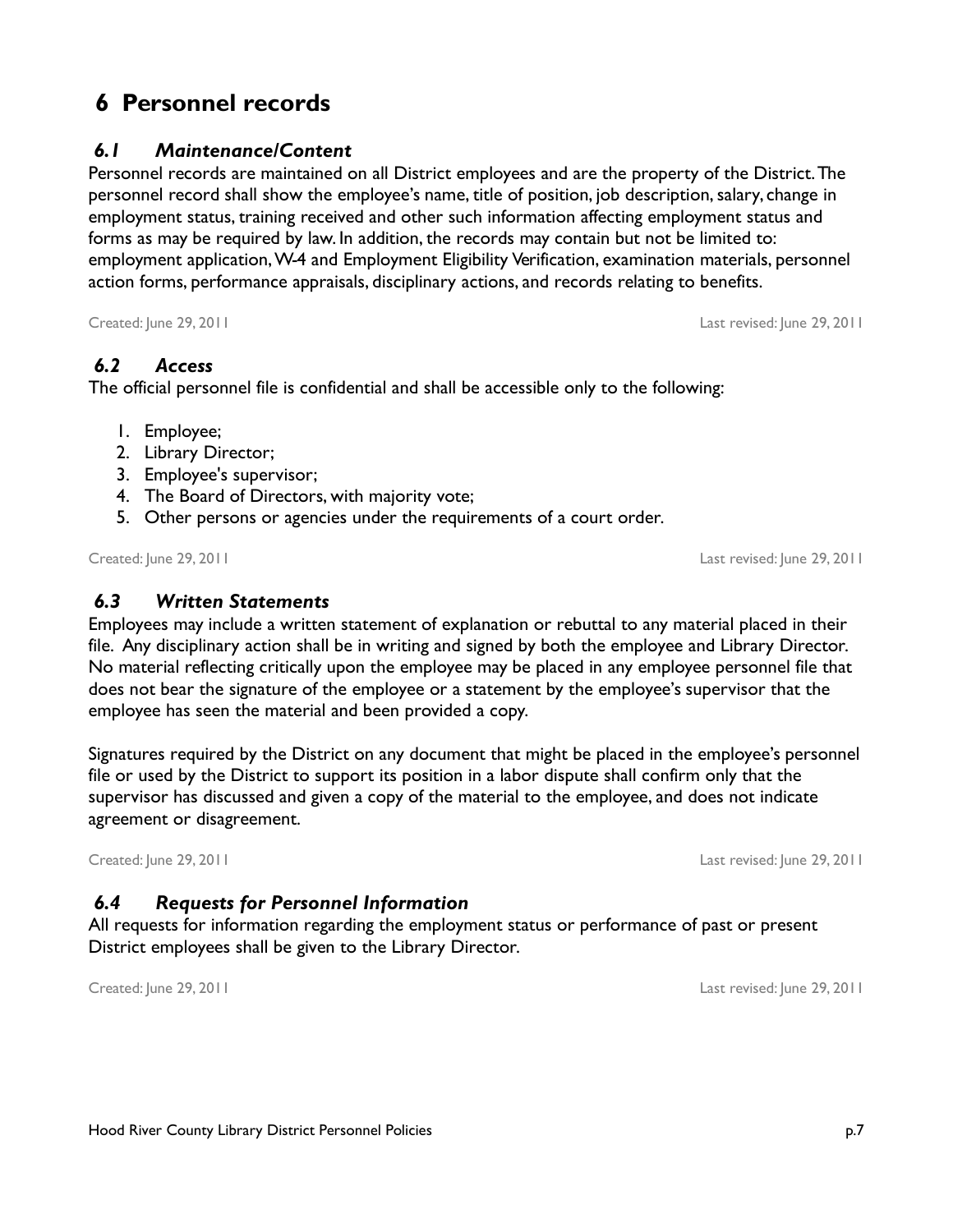#### *7.4 Use of Vehicles*

Any employee using a private vehicle to perform District duties shall provide the District with proof of personal insurance before using such vehicle and have a valid driver's license.

# **7 General provisions**

#### *7.1 Behavior in the Workplace*

Employees are encouraged to exhibit the following professional behavior:

- 1. Promote the District's mission, vision, and values ;
- 2. Be familiar with library policy as regards to the Library Bill of Rights, the Freedom to Read Statement, and the general objectives of the District;
- 3. Render accurate, unbiased, and courteous responses to all requests for assistance;
- 4. Practice public-focused work principles;
- 5. Protect each user's right to privacy with respect to information sought or received and materials or services used;
- 6. Maintain your own efficiency in accordance with the District job description and standard of performance;
- 7. Avoid situations in which personal interests might be served or financial benefits gained at the expense of patrons, colleagues, or the District;
- 8. Properly use and care for all District properties, equipment, and materials;
- 9. Maintain a neat and clean personal appearance;
- 10. Refrain from the use of language which might offend public sensibilities;
- 11. Treat the public and fellow employees with courtesy and respect.

Created: June 29, 2011 Last revised: November 15, 2011

Problems regarding assignments or the ability to perform one's duties or unresolved interpersonal problems shall be brought to the attention of the Library Director or the employee's supervisor for

Created: June 29, 2011 Last revised: April 21, 2015

direction and resolution.

### *7.3 Outside Employment*

 *7.2 Problem Solving Procedures*

An employee may hold a job with another organization as long as s/he satisfactorily performs his or her job responsibilities with the District. All employees will be judged by the same performance standards and will be subject to the District's scheduling demands, regardless of any existing outside work requirements.

If the Library Director determines that an employee's outside work interferes with performance or the ability to meet the requirements of the District as they change over time, the employee may be asked to terminate the outside employment if s/he wishes to remain with the District.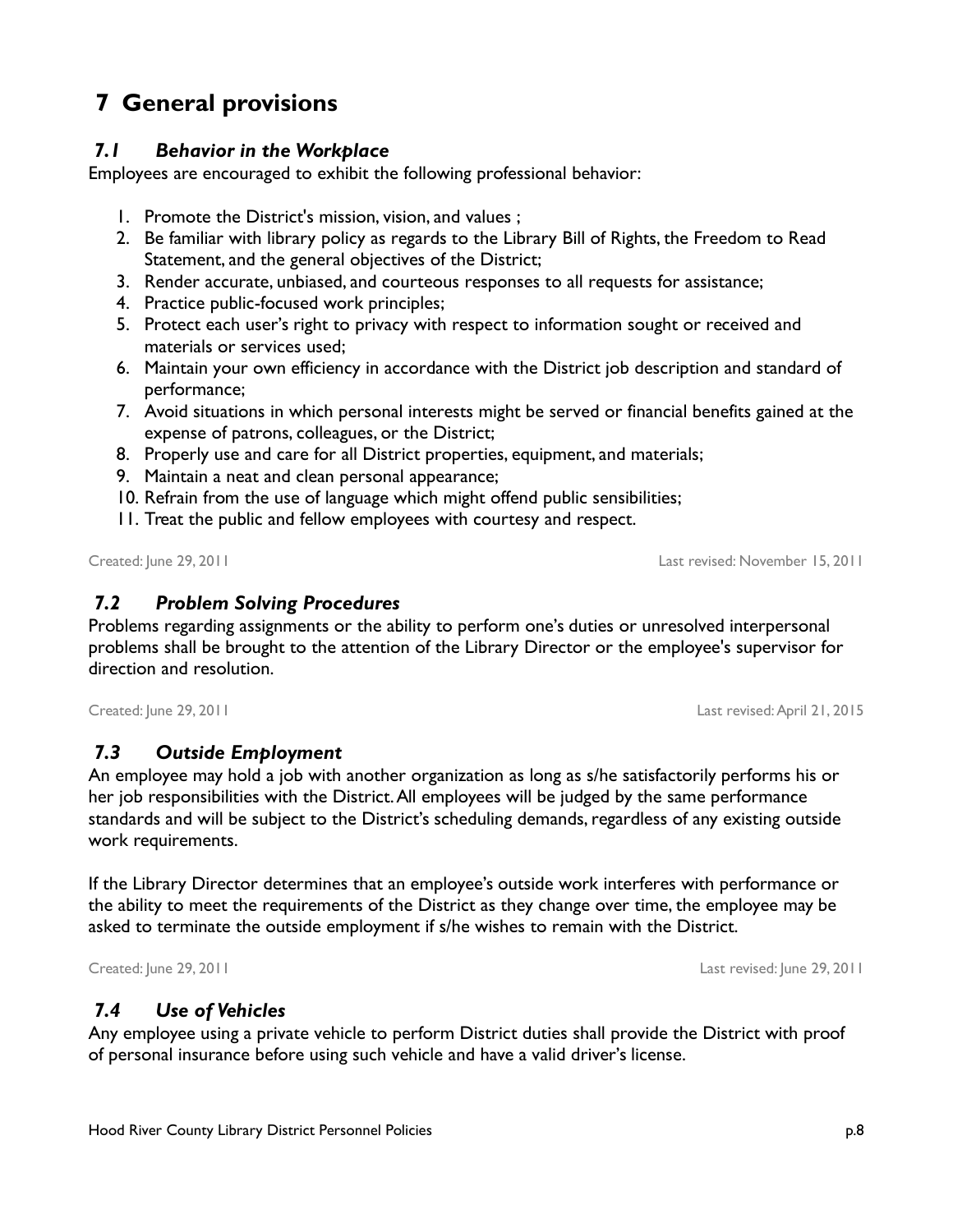An employee will be compensated at the current Federal Standard Mileage Rate as determined by the Internal Revenue Service for use of a private vehicle in the conduct of District business, providing such use has been authorized in advance.

Any District-owned or contracted vehicles shall be used for District purposes only.

Created: June 29, 2011 Last revised: June 29, 2011

### *7.5 Per Diem Rates*

While traveling on District business, employees shall be compensated at the current rates established by the federal General Services Administration for the area in which the travel occurs.

If travel begins after 8.00a, breakfast per diem will not be granted. If travel ends before 5.00p, dinner per diem will not be granted. All meals included in conference/workshop, lodging, or other registration costs cannot be counted toward per diem.

Created: June 29, 2011 Last revised: September 16, 2014

### *7.6 Selling and Peddling on District Property*

Employees may not peddle goods, solicit sales for charitable or other purposes, or participate in such activities during working hours without the approval of the Library Director.

No peddling, soliciting or sale for charitable or other purposes, except as is promoted by the District itself under authority from the Board of Directors, shall occur at any time with or among the public.

Created: June 29, 2011 Last revised: June 29, 2011

# *7.7 Cost Consciousness*

Employees shall practice every economy possible in the discharge of their duties and are encouraged to recommend work procedures which will result in a cost saving or improved service to the public.

Created: June 29, 2011 Last revised: June 29, 2011

### *7.8 Work Schedules*

Employees shall work the schedule established for them. Employees who work six or more hours in one work period shall have a meal period of not less than 30 minutes. Employees shall also be provided with one paid fifteen minute break for every four hour duty period or major part thereof. Break periods may not be used to extend lunch hours or to leave work early, as such use counters the intent and benefit of such breaks. Employees must take the required breaks and failure to do so can result in discipline.

Work schedules shall be established, maintained, and adjusted by the Library Director or designee as is necessary for the optimum performance of the District's mission. Every effort shall be made to be equitable and considerate in assigning duty hours, but in all cases the decision of the Library Director shall be final.

Created: June 29, 2011 Last revised: January 17, 2012

Hood River County Library District Personnel Policies p.9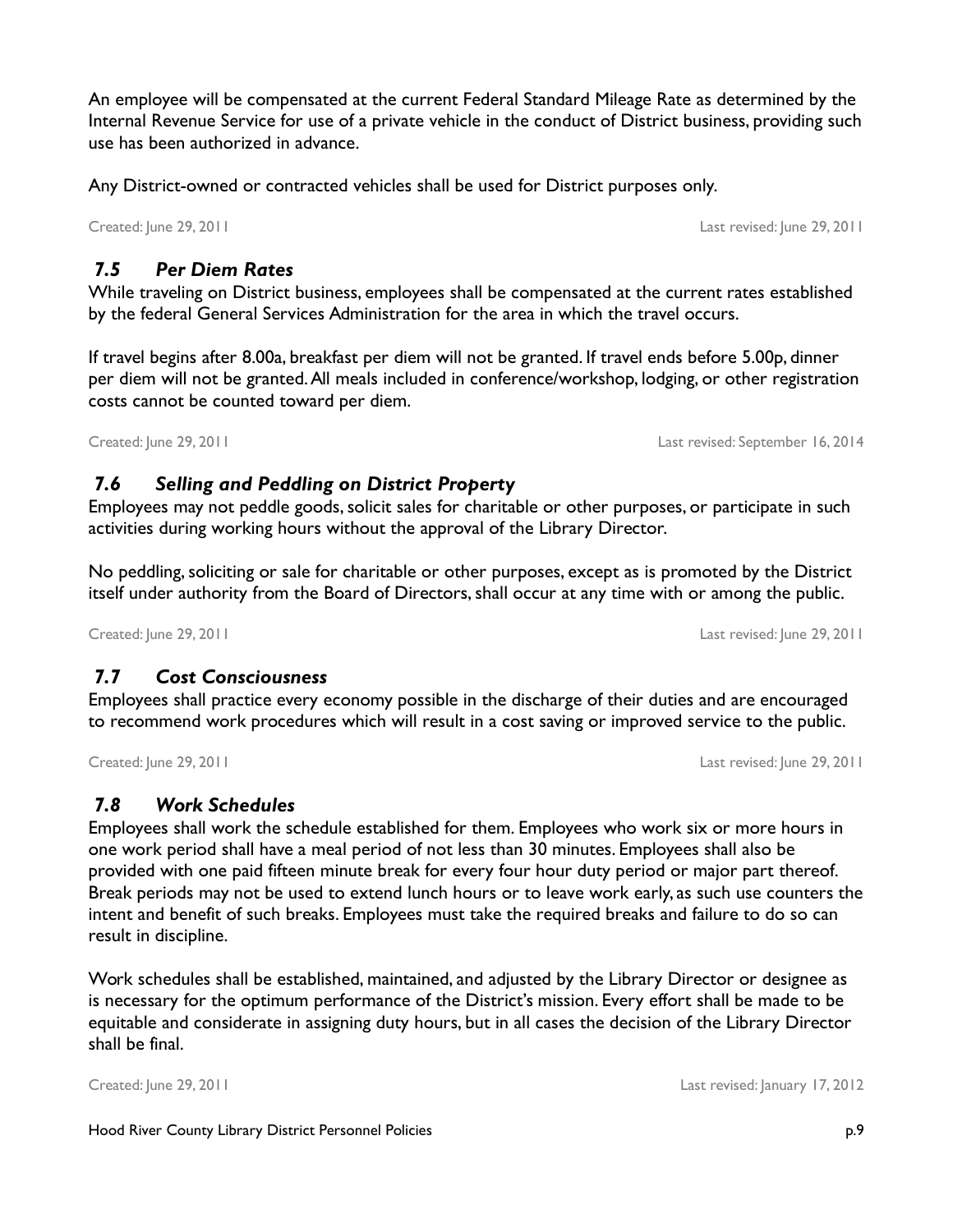# *7.9 Holiday Closures*

All District branches shall be closed on the following full-day holidays:

- New Year's Day: January 1
- Martin Luther King, Jr., Day: Third Monday in January
- Presidents' Day: Third Monday in February
- Memorial Day: Last Monday in May
- Independence Day: July 4
- Labor Day: First Monday in September
- Veterans Day: November 11
- Thanksgiving Day: Fourth Thursday in November
- Day After Thanksgiving Day
- Christmas Day: December 25

District branches shall close early, the time to be determined by the Library Director, on the following days:

- Christmas Eve: December 24
- New Year's Eve: December 31

Created: June 29, 2011 Last revised: December 15, 2015

### *7.10 Emergency Closures*

If, due to weather emergencies or other special circumstances, a branch must be closed, employees will be paid for their regularly scheduled hours.

Created: June 29, 2011 Last revised: June 29, 2011

# *7.11 Ethics*

District employees and volunteers are considered public officials under Oregon law and are subject to Oregon Government Ethics Laws. When acting in their official capacity, employees and volunteers may not use District time, equipment, or services for their personal benefit, the benefit of a relative of the employee or volunteer as defined by Oregon law, the benefit of a member of the employee's or volunteer's household, or the benefit of a business with which the employee or volunteer, a relative of the employee or volunteer, or a member of the employee's or volunteer's household is associated.

When not acting in their official capacity, employees and volunteers are welcome to use District services with the same privileges and responsibilities as the general public. They also may not use information they learned through their official capacity for personal gain unless that information is available to the general public.

### **7.11.1 Gifts**

No employee or volunteer shall solicit or receive any gifts with a total value of more than \$50 from any single source who could reasonably have a financial interest in the employee's or volunteer's official actions. A gift is defined as something of value for which the employee or volunteer does not pay an equal value, including entertainment. This provision only restricts gifts from sources that have an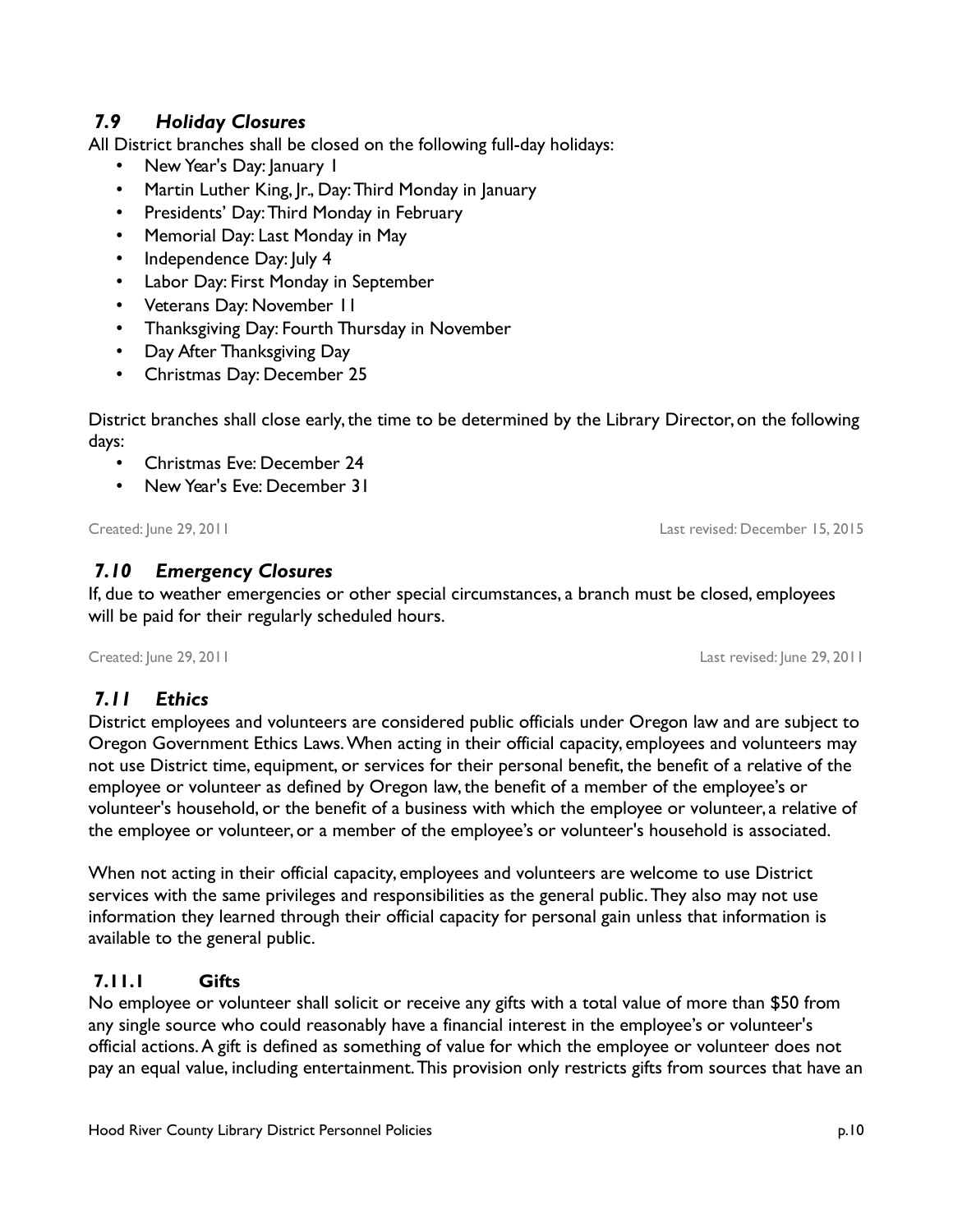administrative or legislative interest in the employee's or volunteer's actions; unlimited gifts may be accepted from a source that does not have such a legislative or administrative interest.

### **7.11.2 Conflicts of Interest**

Employees or volunteers with actual or potential conflicts of interest must notify their supervisor as to the nature of the conflict in writing. Conflict of interest arises if the employees or volunteers, in their official capacity, are involved in a decision that would or could affect their personal interests, the interests of their relatives as defined by Oregon law, the interests of a member of the employee's or volunteer's household, or the interests of a business with which the employee or volunteer, a relative of the employee or volunteer, or a member of the employee's or volunteer's household is associated. In such instances, the District shall make every reasonable effort to transfer decision-making responsibility to another District official.

Created: February 16, 2016 Last revised: February 17, 2016

# *7.12 Political Expression and Campaigning by Employees*

The restrictions imposed by the laws of the state of Oregon on employees' political activities are that no public employee shall solicit any money, influence, service, or other thing of value or otherwise aid or promote any political committee or the nomination or election of any person to public office while on the job during working hours. However, nothing in this section is intended to restrict the right of a public employee to express his/her personal political views. It is therefore the policy of the District that employees may engage in political activity except to the extent prohibited by state law when on the job during working hours.

Created: June 29, 2011 Last revised: June 29, 2011

# *7.13 Overtime*

The Library Director shall have the right to assign overtime work as required in the manner deemed to be the most advantageous and consistent with the requirements of library service and of public interest. No overtime shall be worked without pre-approval by the Library Director or designee.

Overtime shall be considered as time worked in excess of forty hours during any workweek. Any schedule in which the hours worked exceed eight in any one day but no more than forty hours in any week must be mutually acceptable to both the employee and the Library Director and do not constitute overtime.

Unless specifically exempt, employees will be paid one and one-half times the employee's regular rate of pay for each hour of overtime worked or receive time off with pay at the rate of one and one-half hours for each hour of overtime worked. Overtime shall be computed to the nearest quarter hour (15 minutes). If cash is the compensation for overtime worked, it must be provided at the end of the pay period during which the overtime was worked.

If any employee works more than forty hours in any one week by his or her own choice (i.e. not overtime assigned by the Library Director), said employee may receive compensatory time off only if prearranged with the Library Director.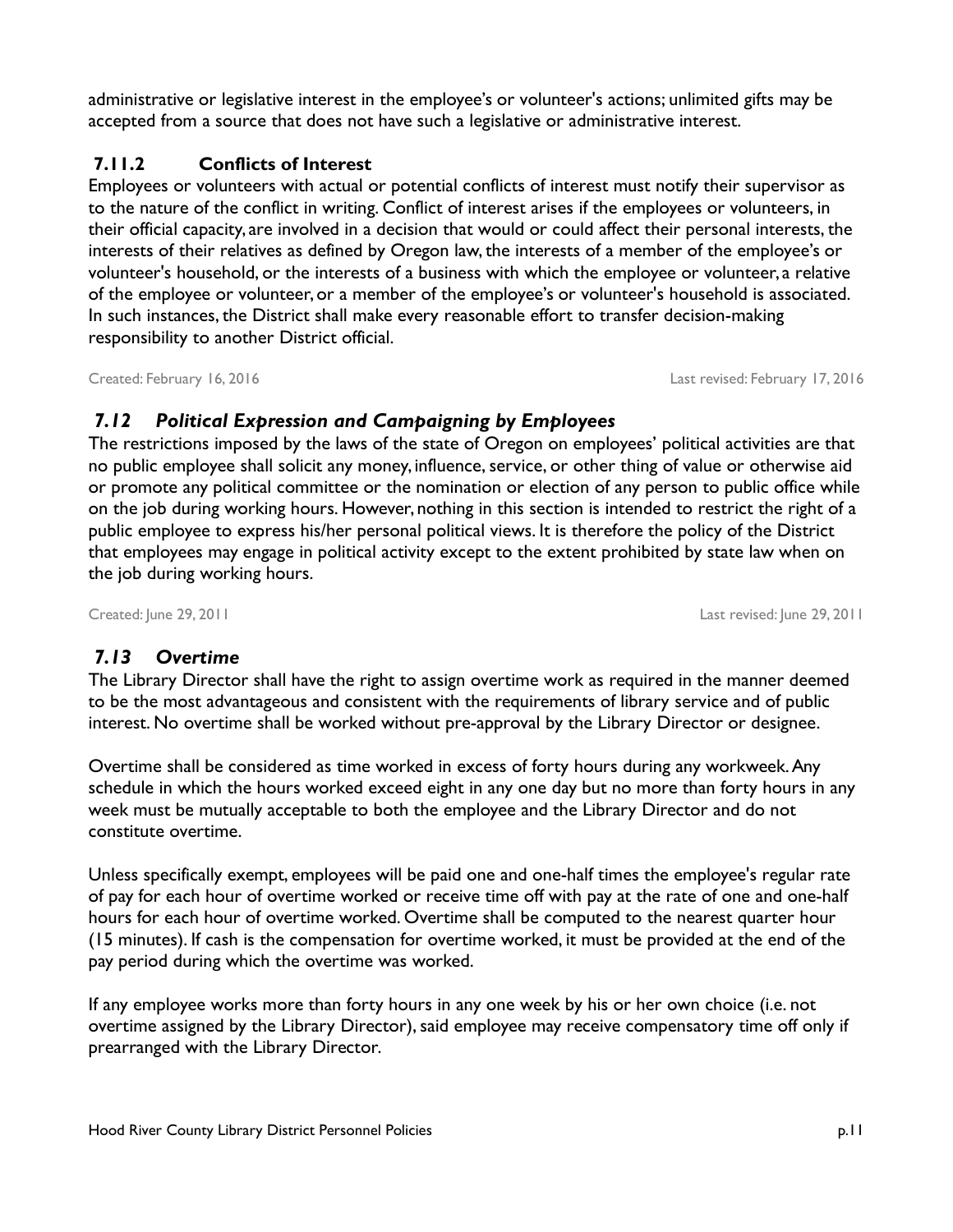A full-time employee shall not work less than forty hours in one week without loss of pay, use of vacation or sick leave, or authorized plan to make up time.

Work performed on holidays which fall within the regular work schedule shall not be considered as overtime work except that employees who work on such holidays shall be granted time off or compensation equal to the time worked in addition to their regular holiday pay.

The above overtime regulations shall not apply to executive, administrative, supervisory, or professional employees. Exempt positions are as follows: Library Director and Librarian II.

Created: November 15, 2011 Last revised: November 15, 2011

# *7.14 Legal Liability*

Employees of the District are not relieved of personal responsibility in cases of injury or accidents to the public when gross negligence on the part of the employee is evident.

Created: June 29, 2011 Last revised: June 29, 2011

# *7.15 Personal Use of District Resources*

District resources are intended solely to serve the District's needs. However, employees are allowed limited personal use of those resources provided the following, as determined by the employee's supervisor:

- There is no cost to the District:
- There is no interference with work responsibilities;
- There is no disruption to the workplace;
- Duration is limited;
- No unauthorized changes are made to District equipment;
- No business is conducted from which employees or associates thereof benefit financially;
- Friends and relatives are discouraged from contacting employees via District-provided communications unless in emergencies;
- All relevant local, state, and federal statutes, including Oregon government ethics laws, are followed;
- All other District policies are followed;
- Such use occurs only during an employee's personal time, such as breaks or meals.

When using District resources for personal business, employees shall abide by District policies aimed at public use of District services, including but not limited to the Code of Conduct and Technology Use Policy. Employees have no expectation of privacy if they choose to use District resources for personal business. Such use also may subject employees' personal data to public records requests. Personal communications conducted using District resources shall make clear that the employee is speaking as an individual and not a District employee.

Employees are subject to the same fees as the public when using resources for which the District normally charges (e.g. printing, copying). Pre-approval is required if using a District resource that incurs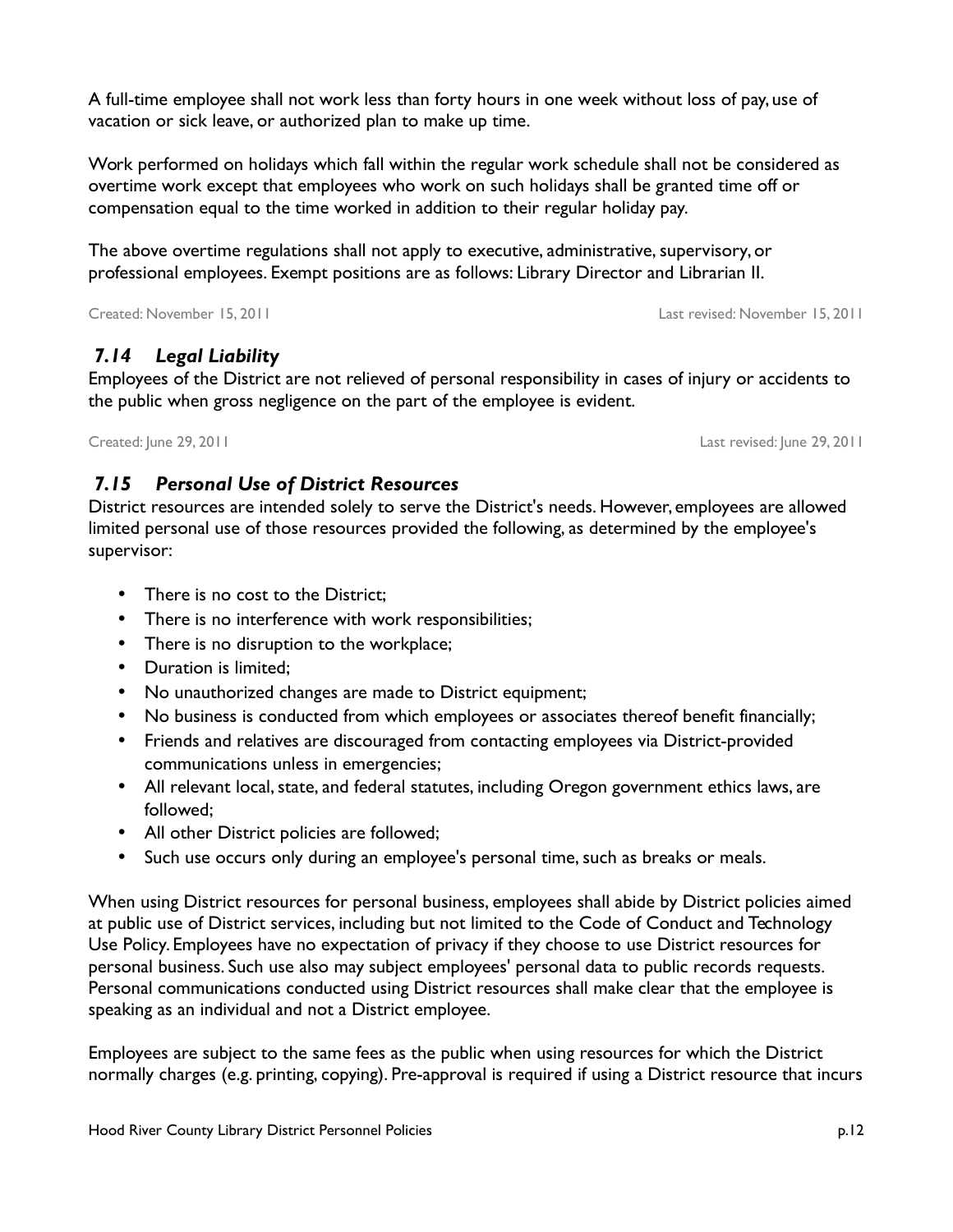a cost and for which no provisions are in place for charging. The employee shall reimburse the District for the use.

Created: April 21, 2015 Last revised: April 21, 2015

### *7.16 Conducting District Business on Personal Devices*

In general, District business should not be conducted on employees' personal devices. However, some job responsibilities may be facilitated by employees using their personal devices at certain times. Such use is approved only for supervisors, salaried personnel, employees who engage predominantly in offsite outreach, and employees with telework agreements, if specified in the agreements. Employees using personal devices must abide by all other District policies, including those on scheduling and overtime.

Employees authorized to use personal devices may use them to link to District technology services, including but not limited to email, online chat, remote conferencing, the integrated library system, contacts, websites, databases, and file servers. District-provided communication methods and accounts, rather than personal accounts, must be used to engage in District business. Employee devices must have updated security protection software, be secured with passwords of sufficient difficulty, automatically lock after a short period of inactivity, and have current security updates. The devices should only connect to District technology services via a properly secured network or virtual private network (VPN) provided by the District. Any loss or theft of a personal device used to access District technology services shall be reported immediately to the Library Director or employee's supervisor.

If employees use personal devices to conduct District business, they should be aware of public records laws and that using their personal devices could open up that device to public records requests. The District retains ownership of any documents created for District purposes, whether created on a District-owned or employee's personal devices. All District documents created on personal devices should be stored or backed up on District-provided technology.

Employees whose job functions require them to use personal devices with fees shall be compensated a portion of those fees reasonable to the relative amount the devices are used for District business. That amount shall be determined annually during the budget process. However, employees are responsible for the upkeep and replacement of their personal devices.

Created: April 21, 2015 Last revised: April 21, 2015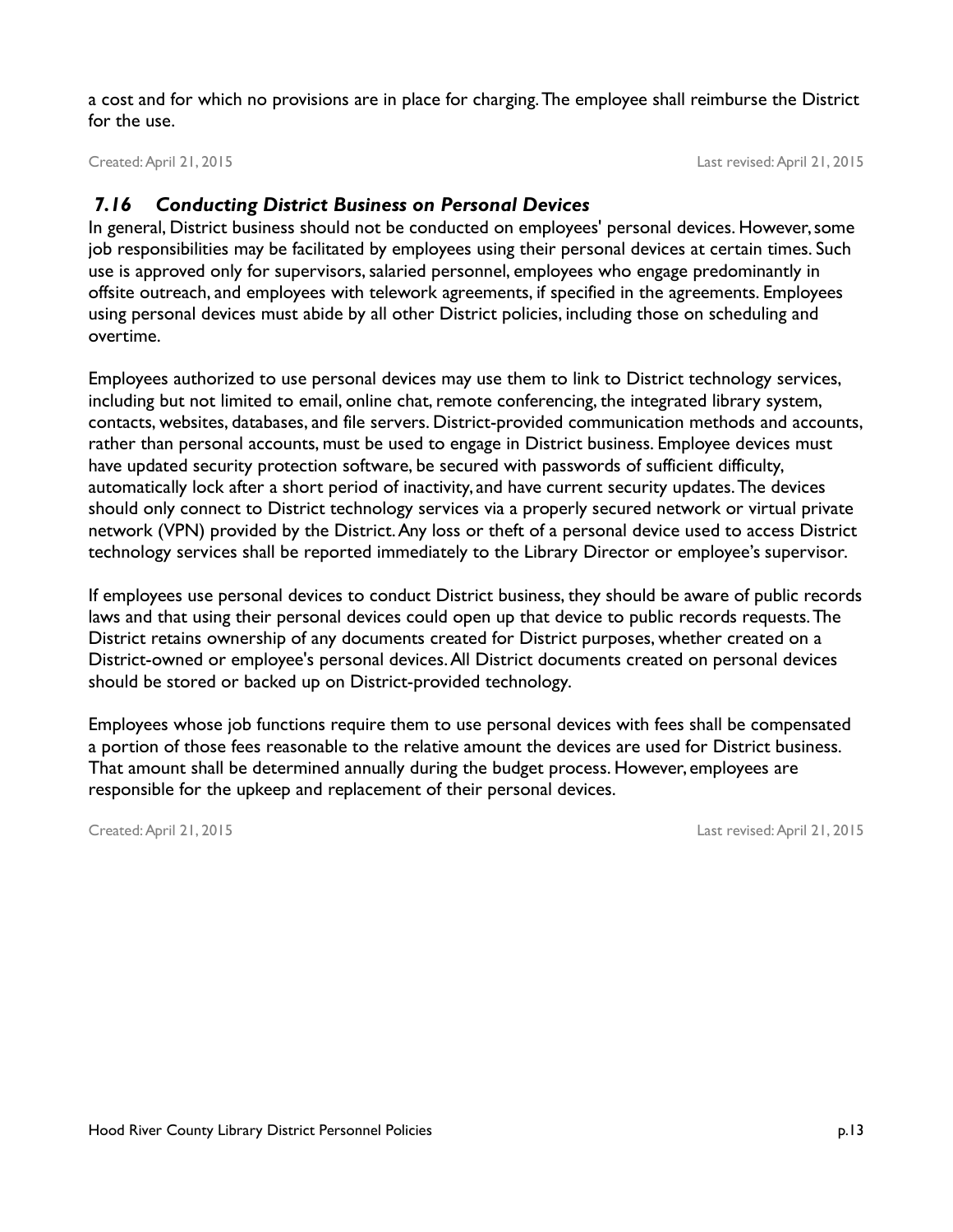# **8 Employee Status/Discipline**

# <span id="page-16-0"></span> *8.1 Trial Period*

All employees are subject to a six month trial period, which begins on their initial hire date. The trial period is intended to give new employees the opportunity to demonstrate their ability, achieve satisfactory performance, and determine whether the new position meets their expectations. The District uses this period to evaluate employee capabilities, work habits, and overall performance. During the trial period, vacation leave will not be granted. Sick and vacation leave will accrue from the first day of work. Eligible employees may enroll in the health care and retirement benefits on the first day of the month that occurs after sixty days from the hire date. Completion of the trial period does not modify an employee's at-will employment status. Any significant absence will automatically extend a trial period by the length of the absence. If the employee's supervisor determines that the designated trial period does not allow sufficient time to thoroughly evaluate the employee's performance, the trial period may be extended for a specified period.

Created: June 29, 2011 Last revised: February 16, 2016

### *8.2 Evaluation*

All employees shall be evaluated using standard personnel evaluation forms prescribed by the Library Director. All new employees shall be evaluated before the end of their trial period, and each regular or permanent non-supervisory employee shall be evaluated at least once each year near the anniversary date of their initial hiring.

Personnel evaluations communicate to employees their strengths and weaknesses in performing their assigned duties. Supervisors shall review with their individual employees the factors rated and should stress areas of commendation and areas needing improvement. Specific recommendations on ways of improving performance shall be provided. Performance evaluations shall become a part of the employee's work history and be kept in the employee's personnel file.

If disagreement exists between the employee and the supervisor's evaluation, the employee may submit a statement in writing to the Library Director stating the reasons for disagreement in as specific detail as possible. A copy of the statement will be attached to the performance rating in question as a permanent part of the employee's file.

Created: June 29, 2011 Last revised: April 21, 2015

# *8.3 Supervisor Evaluation*

In addition to the principles and procedures noted in 8.2, supervisors' evaluations shall include a survey for the staff supervised by that individual to evaluate and comment on their supervisor's performance. The surveys shall be anonymous. They shall be distributed by the Library Director or designee. Results of the survey shall be factored into the supervisor's overall evaluation and attached to the evaluation in the supervisor's file.

The Library Director's evaluation process shall be governed by the separate Library Director Evaluation Policy.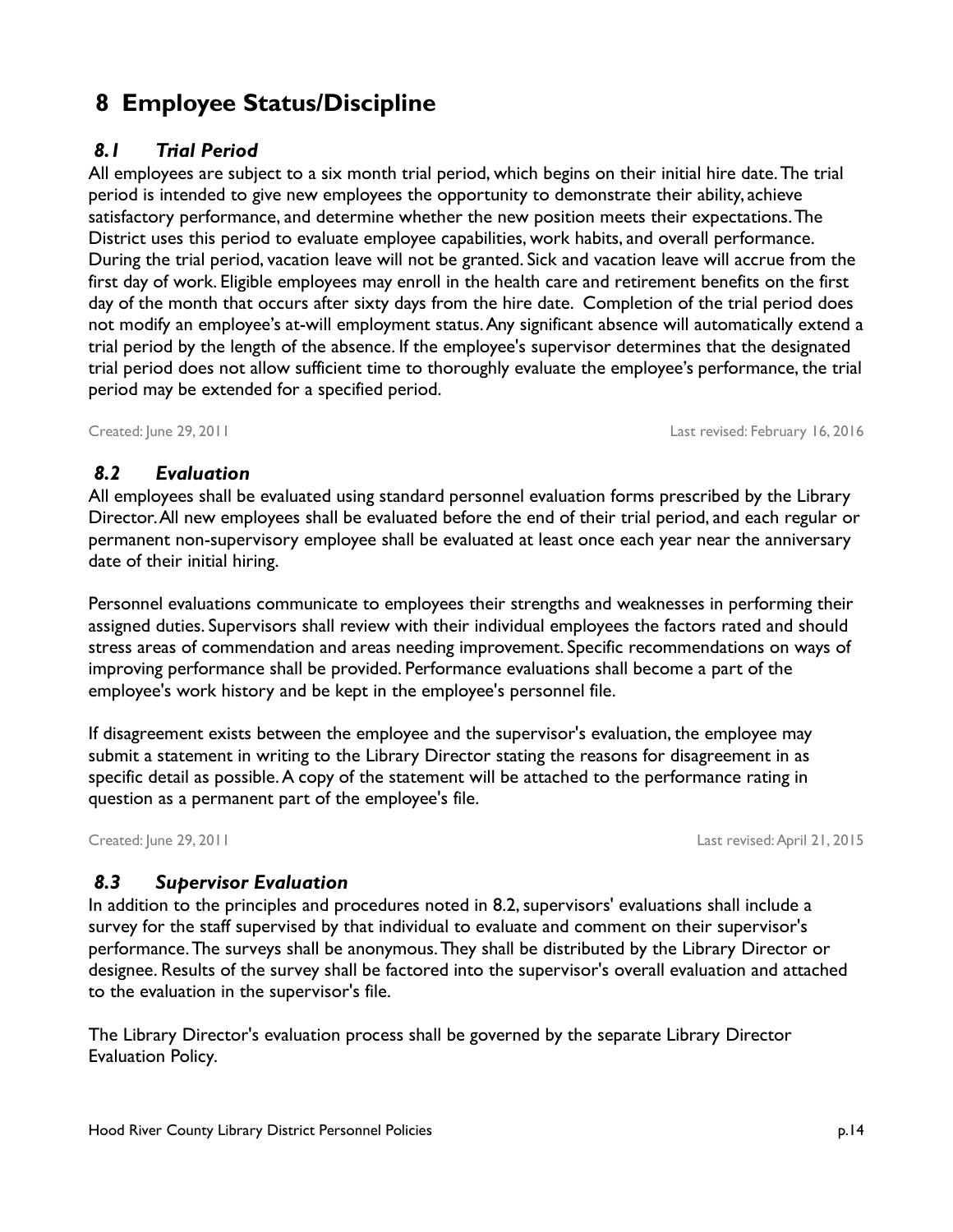### *8.4 Disciplinary Procedures*

Whenever an employee commits an offense warranting disciplinary action, the Library Director or designee may begin disciplinary action at any of the steps listed below, depending on the seriousness of the offense committed. All steps at or above a written warning require approval by the Library Director.

- 1. For minor offenses, the employee shall be given a verbal warning. If this does not correct the situation within a reasonable length of time, the supervisor shall then use the second step of this procedure.
- 2. The employee may be given a written warning. A copy will be placed in the employee's personnel file, and s/he will be given a copy.
- 3. If a second offense of any kind occurs within a period of one year from the date of the first written warning, the employee may be suspended from work without pay for a period of time of up to ten days. The length of suspension will depend upon the seriousness of the offense.
- 4. If a third offense of any kind occurs within a period of one year from the date of the first written warning, the employee may be suspended without pay pending discharge.
- 5. Supervisors are not required to go through the entire four steps involved in this disciplinary procedure. Discipline may begin at any step in the procedure depending upon the seriousness of the offense committed, as determined by the supervisor and Library Director. In addition, the supervisor may deviate from this procedure, impose different types of discipline, or repeat any of the first three steps of this procedure when the supervisor feels it is necessary.

Disciplinary actions resulting in discharge must follow the provisions delineated in [8.9](#page-19-0) below.

Created: June 29, 2011 Last revised: June 29, 2011

### *8.5 Offenses*

Examples of offenses include, but are not limited to, the following:

- 1. Violation of lawful duty or District policies and administrative rules.
- 2. Willful violation of any reasonable and lawful directive prescribed by a supervisor.
- 3. Being absent from work without permission or failing to report to their supervisor when absent.
- 4. Being habitually tardy.
- 5. Failure to perform assigned work in a competent manner.
- 6. Abusive or derogatory language or conduct toward the public or a fellow employee or other conduct unbecoming a District employee.
- 7. Violent or threatening behavior.
- 8. Being wasteful of material, property, or working time.
- 9. Being convicted of a felony.
- 10. Violation of established safety policies.
- 11. Personal acceptance of gifts during any calendar year with an aggregate value in excess of \$50.00, as per Oregon Revised Statutes, 240.010-244.390, or other violations of Government Ethics laws.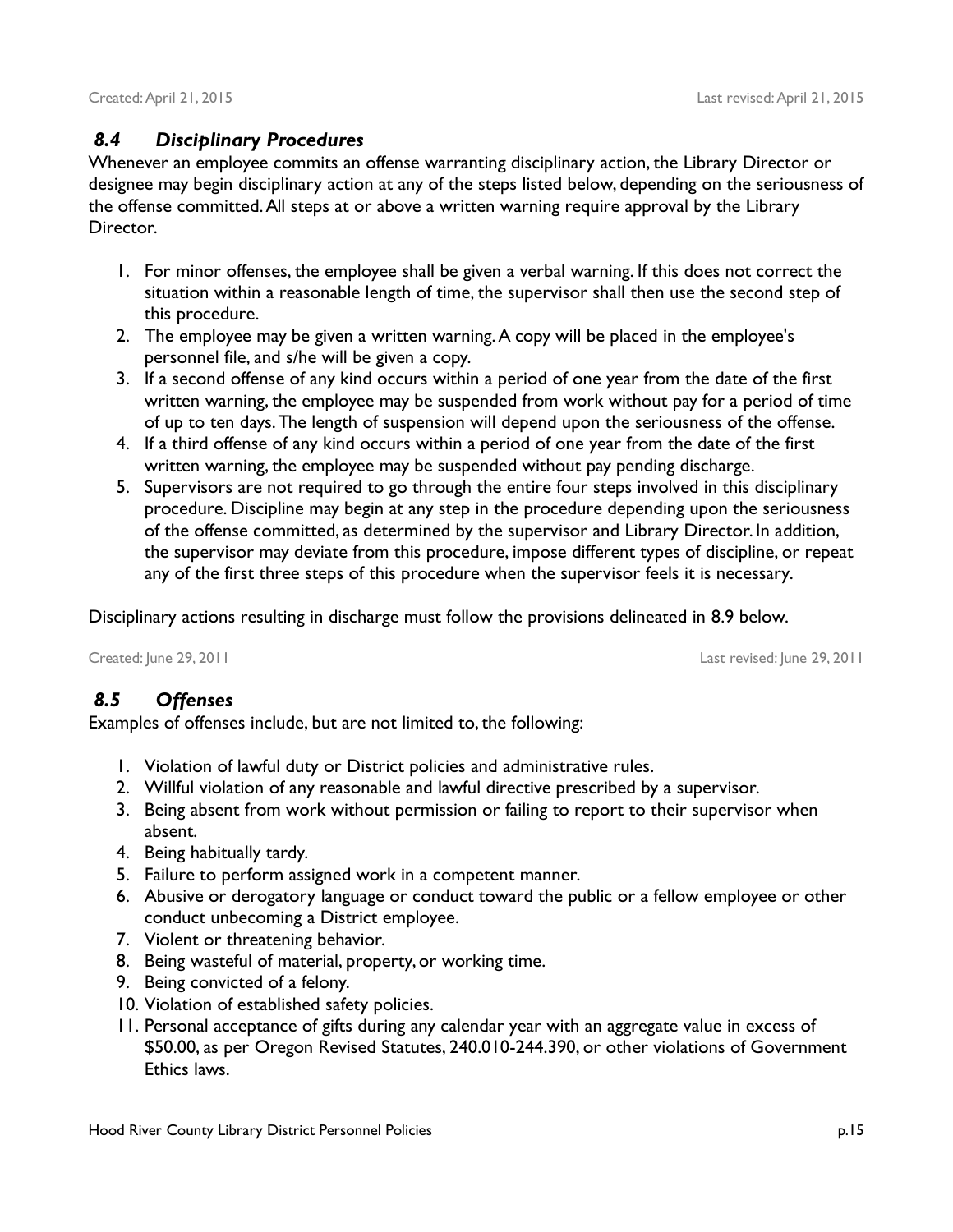- 12. Actions that violate normally-accepted work standards.
- 13. Failure to follow teamwork rules as set forth for committees and for general employee interactions.

Created: June 29, 2011 Last revised: June 29, 2011

#### *8.6 Grievance Process*

Any non-trial employee who has been suspended without pay, reduced in pay, demoted, or discharged, other than through a reduction in force as provided for in section [8.8](#page-18-0) below, shall have the right of appeal through the Grievance Process.

- 1. The aggrieved employee will discuss the problem with his/her immediate supervisor within ten working week days of the occurrence of the problem or within ten working week days of the time that the employee became aware of the problem. The supervisor shall give his/her oral reply within ten working days of the presentation of the grievance, not including the date of the presentation.
- 2. If the grievance is not fully settled in Step 1 and the Library Director is not the aggrieved employee's direct supervisor, the aggrieved employee shall submit a written summary of the grievance to the Library Director within ten working days after the supervisor's oral reply, not including the date that the reply was given. The Library Director shall reply in writing to the grievance within ten working days of the date that the written summary was presented.
- 3. If the employee wishes to appeal the Library Director's decision, or if the Library Director is the aggrieved employee's direct supervisor, the aggrieved employee shall submit a written summary of the grievance, along with all pertinent documentation, to the Board of Directors at the next regularly-scheduled meeting. The Board shall solicit additional information, as it deems appropriate, and shall respond in writing within 45 days after the date of the presentation of the grievance. The decision of the Board of Directors shall be final and binding.
- 4. If the grievance procedures established in this section are not initiated within the time limits, the grievance shall be considered not to have existed.
- 5. No employee shall be disciplined or discriminated against in any way because of the employee's proper use of the grievance procedure.

Created: June 29, 2011 Last revised: June 29, 2011

### *8.7 Resignation*

To resign in good standing, an employee shall give the Library Director two weeks written notice prior to the last day of employment. This provision may be waived in the case of extenuating circumstances. The employee does not have the right to revoke the resignation once submitted, but may do so at the discretion of the Library Director.

Created: June 29, 2011 Last revised: June 29, 2011

#### <span id="page-18-0"></span> *8.8 Reduction in force*

The Library Director and Board of Directors will determine when reductions in force are necessary. The Library Director, with Board of Directors approval, will determine which employees are to be retained. The following factors shall be considered: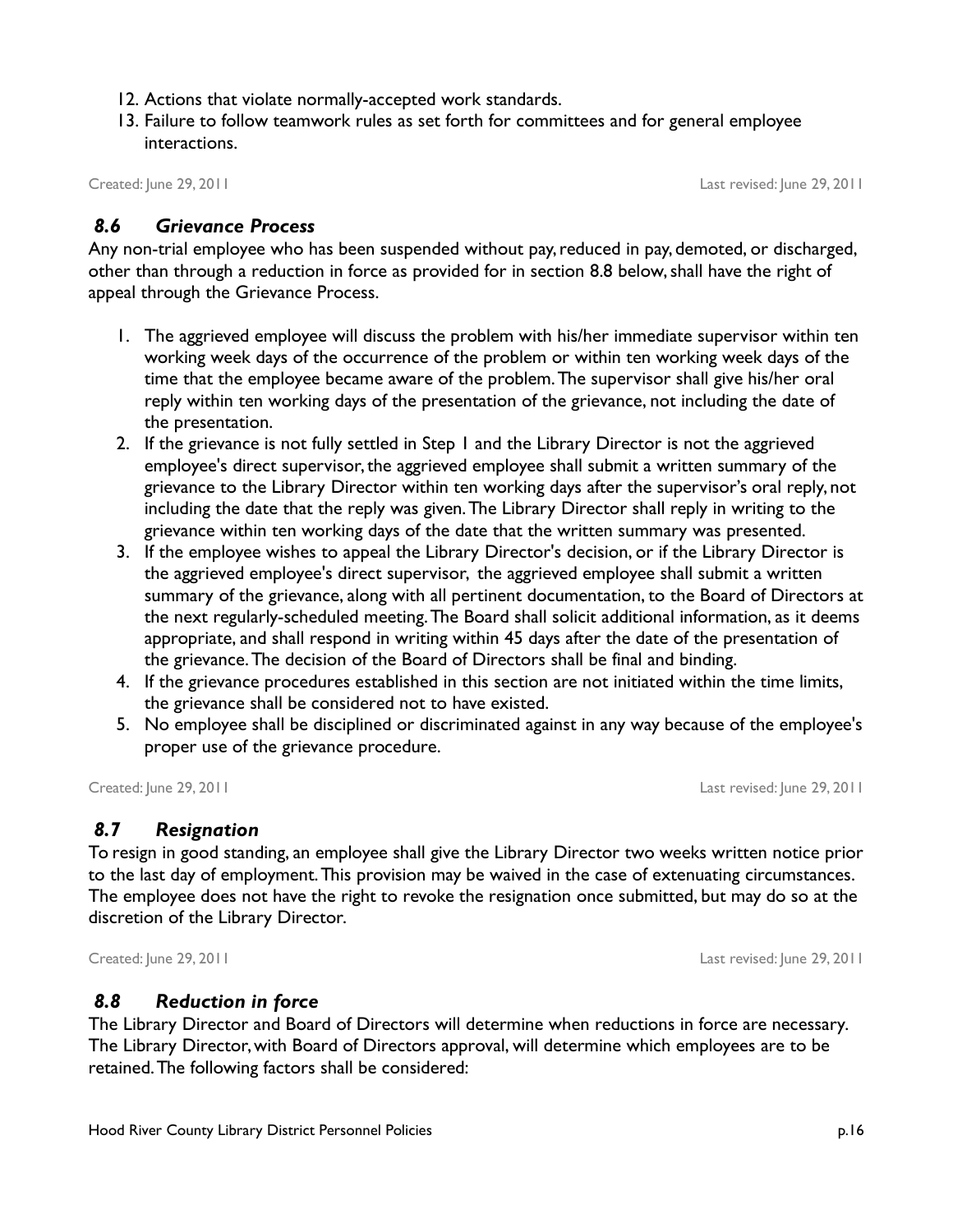- 1. Maintenance of District's non-discrimination policy (see [2\)](#page-4-0).
- 2. Competence and merit:
	- 1. Competence is the ability to meet the District's needs based on experience and training.
	- 2. Merit is the measurement of one employee's ability and effectiveness as compared to other employee's ability and effectiveness.
- 3. Time in service.

Affected employees will be given at least two weeks written notice of reduction in force. Affected employees will have the right of recall for one year from the date of release. Recall will be based on the same criteria as listed under [8.8](#page-18-0) [above.](#page-18-0)

A new position or job classification with substantially different duties and requirements may be filled with other than an employee who was subject to a reduction in force if such new position is deemed necessary or desirable to carrying out the District's program and mission. An employee who was subject to a reduction in force will be considered for such position in the same manner as other applicants as to qualifications and experience if application is made.

Created: June 29, 2011 Last revised: June 29, 2011

# <span id="page-19-0"></span> *8.9 Discharge*

When circumstances so warrant, an employee may be involuntarily discharged by the Library Director. The Library Director shall not discharge an employee without first consulting legal counsel and the District's liability insurer.

A letter of discharge stating the reason for same shall be given to the employee with a copy for the personnel file. Said notice shall be given to the employee fourteen days prior to the last day of work except for reasons warranting immediate dismissal. The employee shall be paid all wages and other compensation due before the close of the last day of work.

Immediate discharge may be made for the following reasons. These are only examples of causes and are not intended to limit the District's right to terminate immediately for serious misconduct, or when it is in the District's best interests.

- 1. Drinking of alcoholic beverages or other substance abuse while on duty;
- 2. Malicious destruction of District property;
- 3. Theft of District property;
- 4. Committing physical violence against a coworker or patron in an instance not deemed to be self-defense.
- 5. Intentional falsification of application for employment or of any District records.

An employee may be discharged for reasons of disability when the employee cannot perform the required duties because of physical or mental impairment. In such cases, said termination must be supported by medical evidence. Said termination shall be made only after all accrued sick and vacation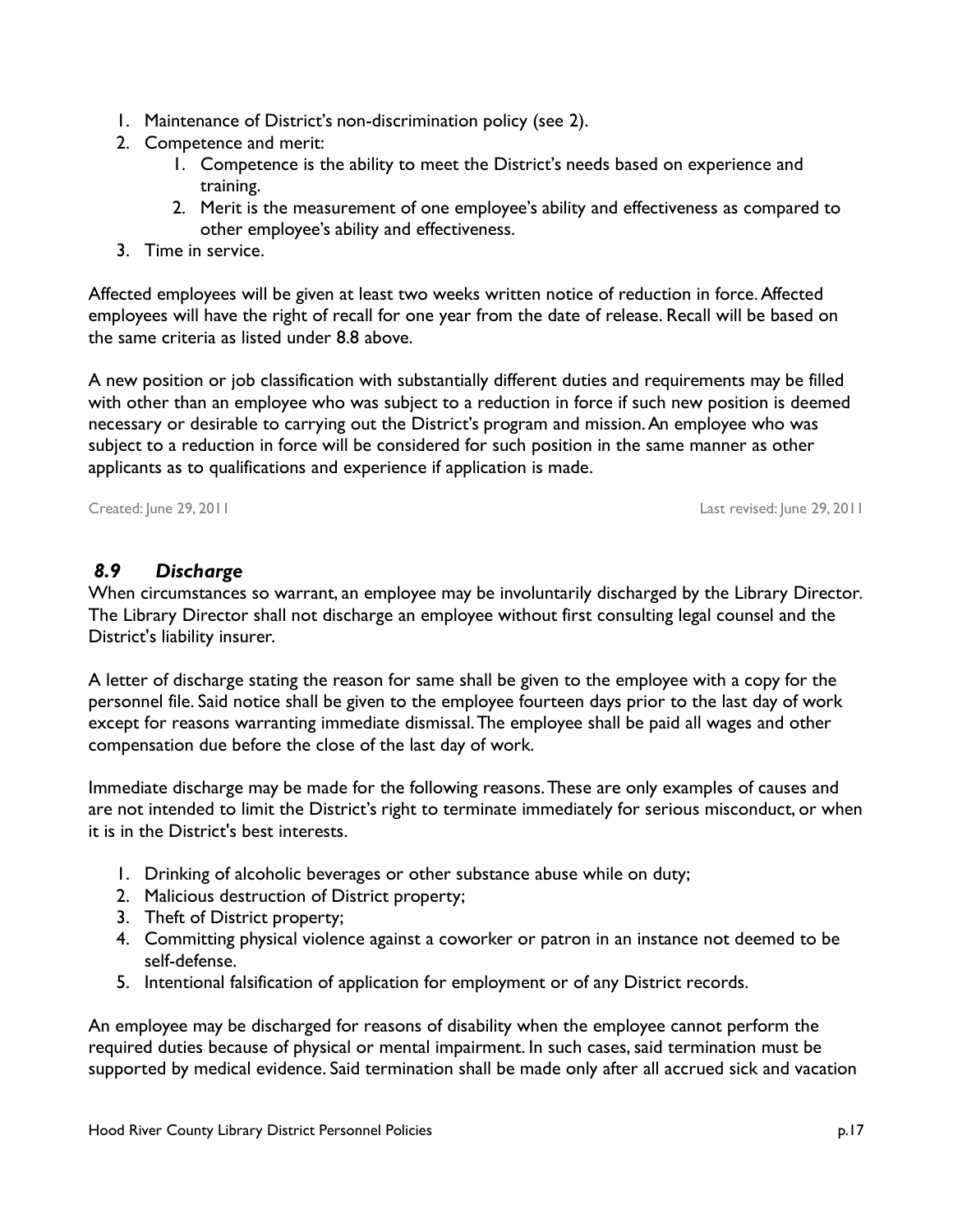leave have been used.

If an employee dies, all fringe benefits terminate on their date of death.

Created: June 29, 2011 Last revised: February 19, 2013

### *8.10 Exit Interviews*

In an effort to improve job satisfaction and promote a productive and fulfilling working atmosphere, all employees who voluntarily end employment with the District shall be given an exit interview. The Library Director shall give this exit interview, which will be a paper interview that the employee may complete him/herself. If the Library Director is the departing employee, the exit interview shall be given by the President of the Board of Directors. All departing employees will undergo an exit process that will include information for the employee regarding his/her departure as well as a checklist for the employee's supervisor to assist with getting back District property and properly processing the departure.

Created: December 17, 2013 Last revised: December 17, 2013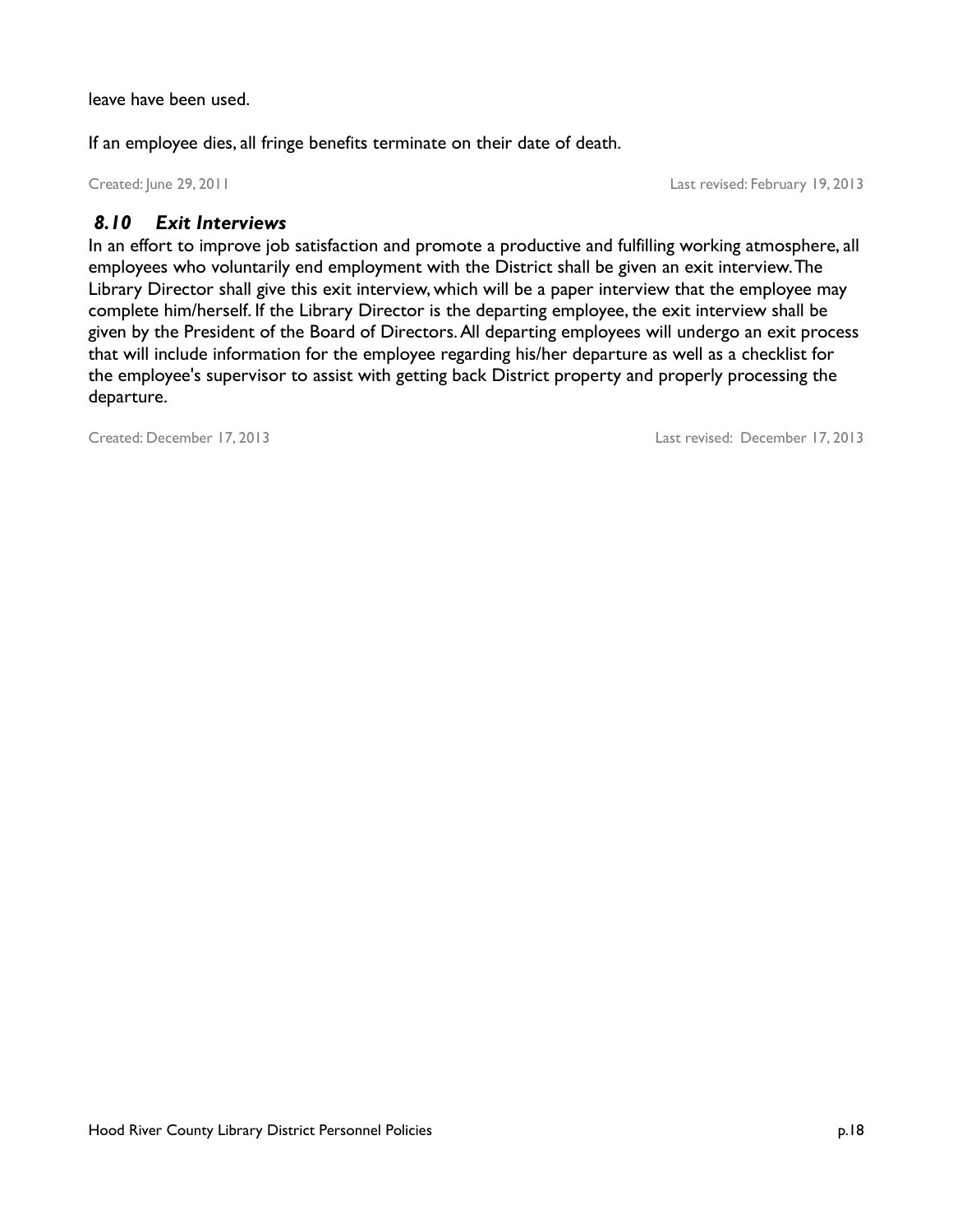# **9 Classification plan**

## *9.1 Job Descriptions*

The District shall maintain a job description for every separate classification of employee. The job description shall have a specification that includes a concise, descriptive title and a description of the duties and responsibilities of the classification. The job description may not include all of the duties to be performed and is not intended to replace detailed work assignments.

A job description in a classification may be amended as to specific responsibilities for a given employee, in order to define the terms of hire or change of duty and to place in employee's personnel file, so long as such responsibilities are among those of the classification in general.

Created: June 29, 2011 Last revised: June 29, 2011

# *9.2 Reclassification*

Positions may be reclassified whenever duties of the position change materially, provided the reclassification can be accomplished within the budget and such reclassification is approved by the Board of Directors.

Created: June 29, 2011 Last revised: June 29, 2011

# *9.3 New Classification*

A new position may be created when no current classification exists which adequately comprises all the duties expected and desired of an employee. Such a classification need not be filled, but only defines a specific combination of duties and level of responsibility.

The creation of a new classification may only be authorized by the Board of Directors.

# *9.4 Maintenance of the Classification Plan*

The Library Director is responsible for maintaining job descriptions through periodic review.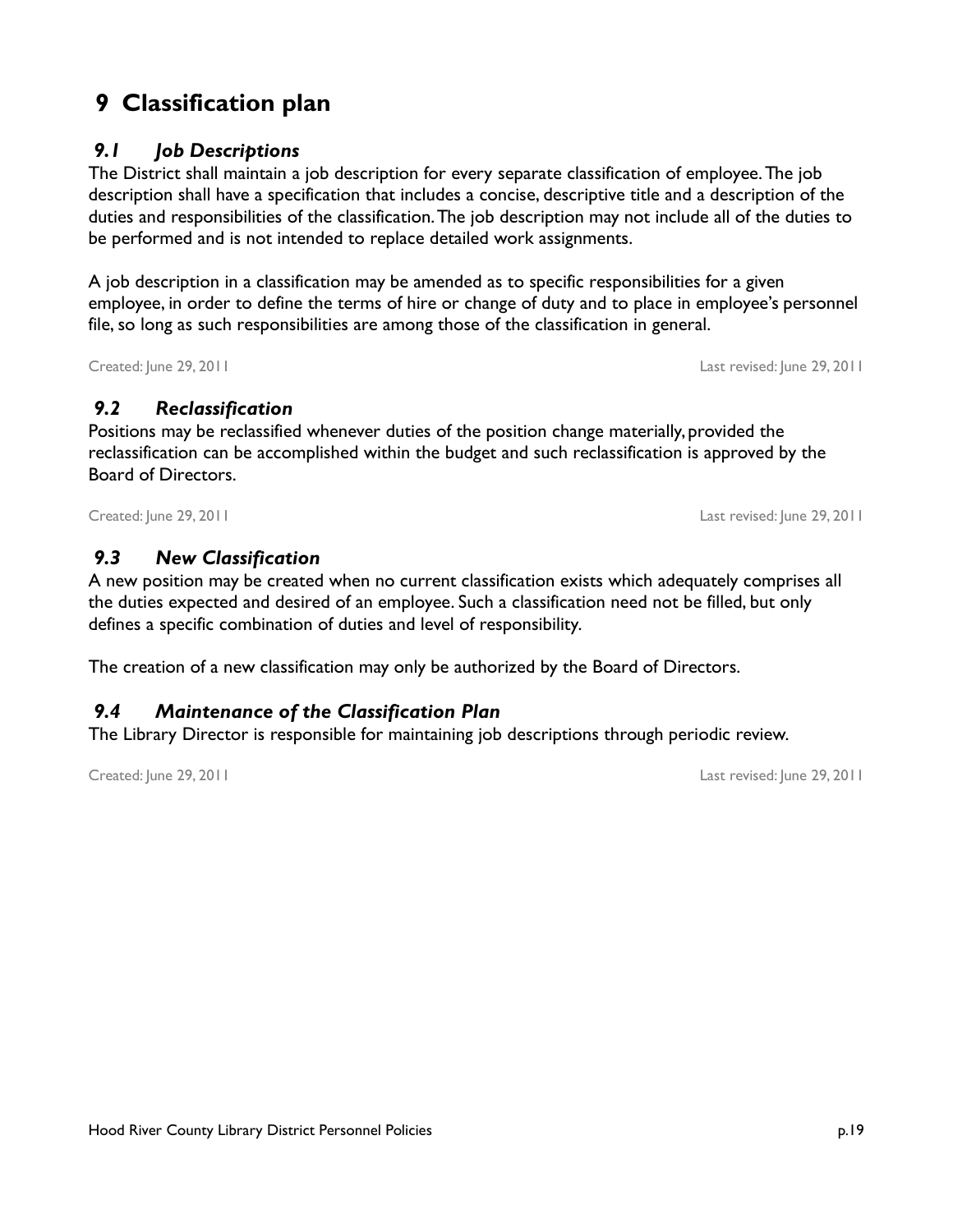# **10 Compensation**

### *10.1 Wages*

Employees shall be paid in accordance with the salary or hourly wage determined by their classification, according to the established pay schedule in Exhibit A: Salary Schedule, and in no case less than the applicable minimum wage law requires.

Job classification salary schedules provide for step increases in grade, for which an employee is eligible on each annual anniversary following successful completion of the trial period. Such step increases are not automatic, but are granted as a proper recognition for exceptional job performance and growth, as determined by the Library Director, provided that funds are available.

Created: June 29, 2011 Last revised: November 15, 2011

### *10.2 Attachments and Garnishments*

The District will honor only those attachments and garnishments as they are required by law. An employee does not have any recourse for removing these through the District, but must apply directly to the legal entity filing such attachment or garnishment.

Created: June 29, 2011 Last revised: June 29, 2011

# *10.3 Pay Day*

Employees shall be paid on the  $5<sup>th</sup>$  of each month. If the  $5<sup>th</sup>$  falls on a Saturday, Sunday, or holiday, employees shall be paid on the immediately preceding weekday. The pay period begins on the first day of each month and ends on the last day of each month. An employee may take a draw on the  $20<sup>th</sup>$  of each month in any amount up to one-half of the employee's net monthly salary. All payroll expenses and withholding will be calculated and withheld on the salary paid on the first of the month for work performed in the month preceding.

Created: June 29, 2011 Last revised: February 19, 2013

# *10.4 Appointee Compensation*

Upon initial appointment to a position, the employee shall receive the minimum salary for the class to which the position is allocated. However, in cases when unusual difficulty in filling a vacancy is experienced, or when the appointee is exceptionally qualified, the Library Director may cause the appointment to be made at a salary level above the minimum, but not more than the maximum, for the class.

# *10.5 Cost of Living Increase*

Adjustments for cost-of-living for all employees will be considered annually by the District during the budgeting process. Such cost of living increases are not automatic, but are granted by the Library Director and Board of Directors depending on budgetary and other considerations.

Created: June 29, 2011 Last revised: June 29, 2011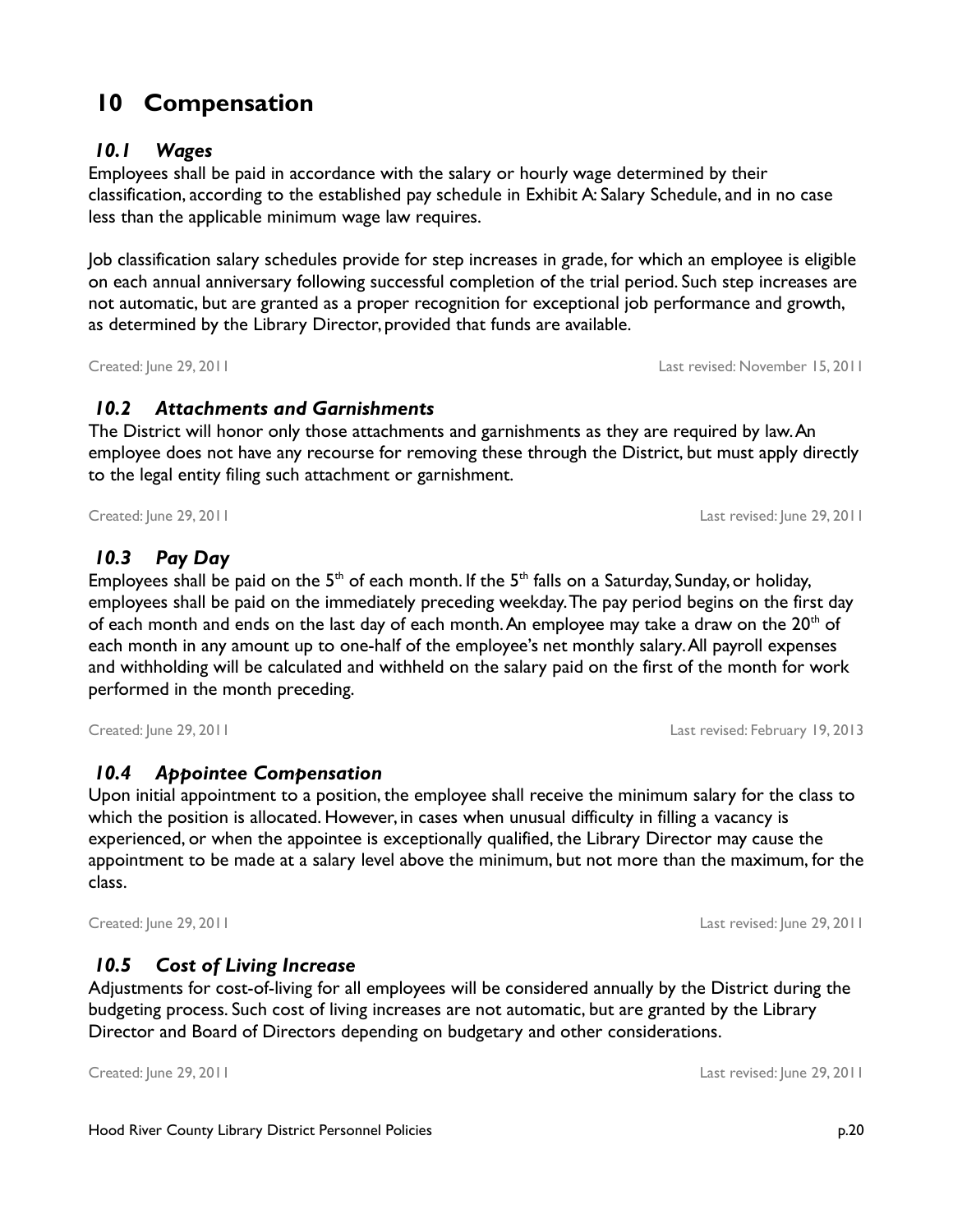# *10.6 Pay Transparency*

The District will not discharge or in any other manner discriminate against employees or applicants because they have inquired about, discussed, or disclosed their own pay or the pay of another employee or applicant. However, employees who have access to the compensation information of other employees or applicants as a part of their essential job functions cannot disclose the pay of other employees or applicants to individuals who do not otherwise have access to compensation information, unless the disclosure is (a) in response to a formal complaint or charge, (b) in furtherance of an investigation, proceeding, hearing, or action, including an investigation conducted by the employer, or (c) consistent with the District's legal duty to furnish information, including public records requests.

#### Created: February 16, 2016 Last revised: February 16, 2016

# <span id="page-23-0"></span> **11 Benefits and Leave**

# *11.1 Generally*

The District will adhere to all applicable state and federal laws regarding leave and benefit rights.

Created: June 29, 2011 Last revised: June 29, 2011

# *11.2 Definitions*

Benefits are those compensations paid or partially paid on behalf of a qualified employee and are authorized at any time by the Board of Directors which are in addition to an employee's salary. They include but are not limited to health care benefits, vacation, sick leave, holidays, and retirement benefits. See individual benefits addressed further in this article.

Unemployment coverage is provided by the District per ORS 657.

Created: November 15, 2011 Last revised: January 17, 2012

# *11.3 Distribution of Costs*

The percentage of the costs of benefits provided to eligible employees shall be determined by the requirements of the operative benefit plan and the Board of Directors. Any Board resolution which alters the benefit compensation package shall be made known in writing to affected employees within thirty days of such action.

A benefit package is not a contractual right and may be altered at any time by the Board of Directors. Decisions affecting a package may be based on equity, change in benefit costs, and budget considerations.

It is the Board of Directors' policy to provide the maximum benefit package possible to attract and retain a skilled work force.

Created: November 15, 2011 Last revised: November 15, 2011

# *11.4 Eligibility*

Any permanent employee who is scheduled regularly in any capacity at any work site to work for the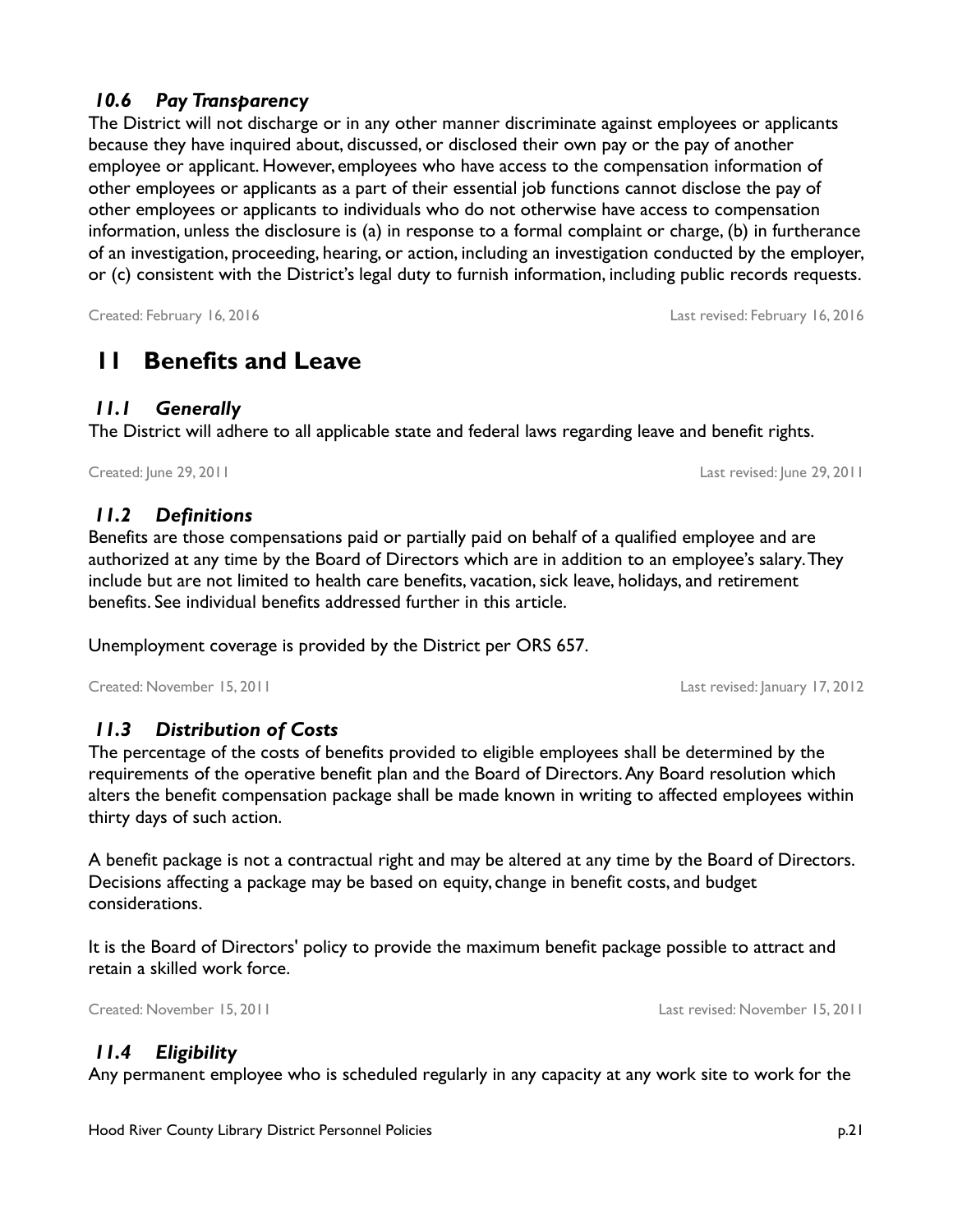District at least twenty hours per week is eligible for benefits as defined in this article and the Employee Health Care Benefits Policy. Employees who are scheduled regularly for fewer than twenty hours per week are eligible for sick leave benefits as defined in this article. Unless otherwise specified, employees must be employed beyond their trial period (see [8.1\)](#page-16-0) to be eligible for the leave benefits delineated in this article.

Created: November 15, 2011 Last revised: April 21, 2015

### *11.5 Waiting Period*

There is a three month waiting period before an eligible employee may qualify for benefits under the District's health care or retirement benefits. The waiting period begins on the hire date of the employee.

# *11.6 Retirement Benefits*

The District shall contribute a monthly amount equal to six percent of an employee's gross salary into a 403(b) or 457(b) plan, the provider of which shall be selected by the employees, with guidance and limitations established by the Board of Directors. In addition, the District shall match up to an additional three percent of an employee's own contributions. Retirement benefits shall be available three months after an employee's start date.

Created: January 17, 2012 Last revised: January 17, 2012

# *11.7 Vacation Leave*

Vacation time with pay is available to eligible employees to provide opportunities for rest, relaxation, and personal pursuits. During an employee's trial period (see [8.1\)](#page-16-0), vacation leave shall accrue but not be granted. A full-time employee shall accrue vacation leave as follows:

- 1-5 years of service 8 hours per month
- 6+ years of service 10 hours per month

Accrual occurs during continuous service, which is service unbroken by separation as a District employee, except that time spent by an employee on military leave. Time spent on other types of authorized leave, except sick, vacation or emergency leave, shall not count as part of continuous service except that employees returning from such leave, or employees who were laid off, shall be entitled to credit for service prior to the leave. Vacation leave shall not accrue while an employee is on extended sick leave of over forty hours.

Employees may carryover up to eighty hours of vacation leave into a new fiscal year.

Accrued vacation upon termination or death after one full year of employment shall be paid for the last regular rate of the employee's pay on the date of termination or death. In the event of death, earned but unused vacation leave shall be paid in the same manner as salary due the deceased employee.

Created: November 15, 2011 Last revised: January 17, 2012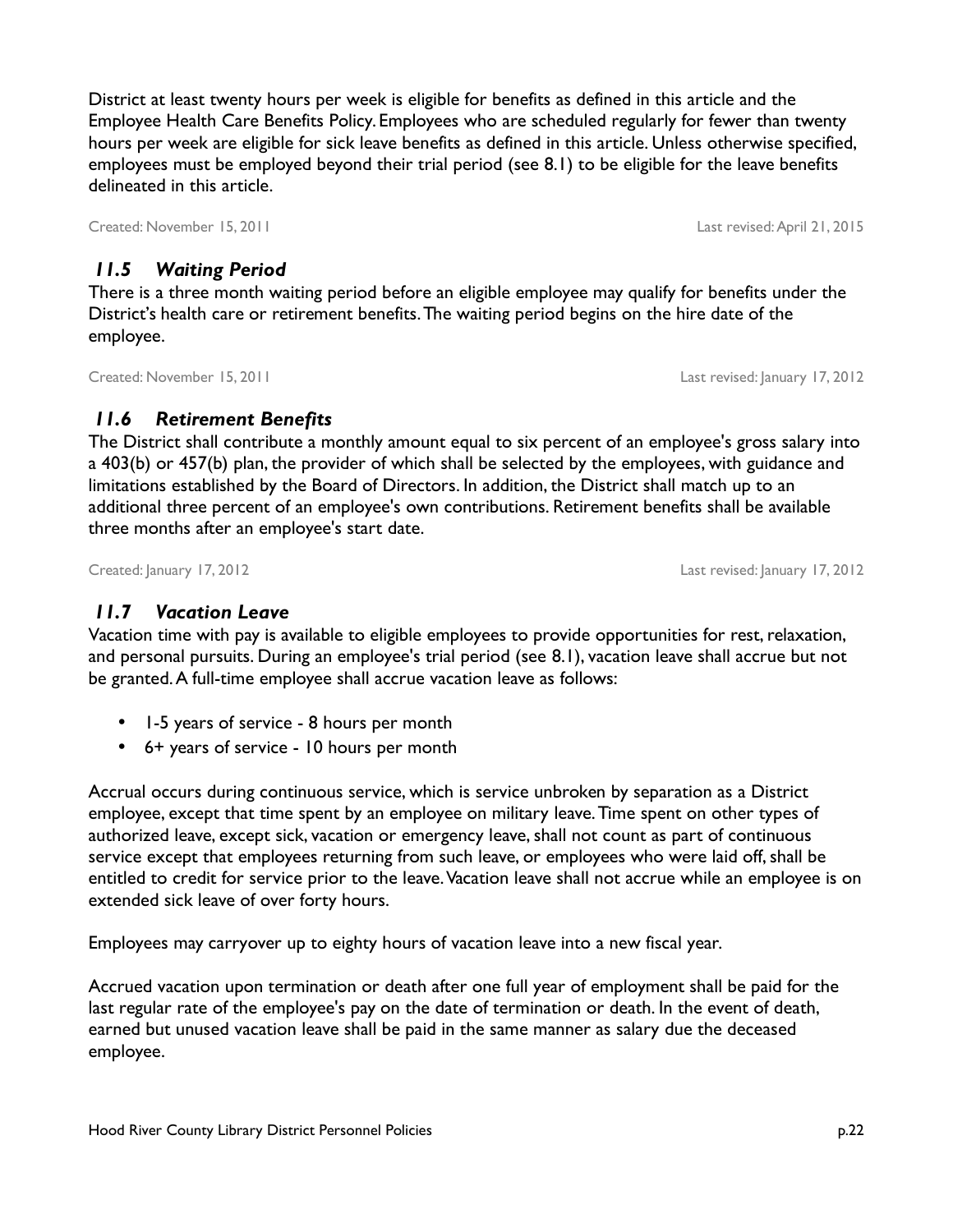Personnel who are not eligible for overtime shall be granted an additional two hours of vacation each month.

Created: November 15, 2011 Last revised: April 21, 2015

### *11.8 Sick Leave*

Upon employment, hourly employees shall accrue sick leave at a rate of 1 hour per 21.5 worked, rounded to the nearest quarter-hour. Salaried employees shall accrue eight sick leave hours per month, prorated based on a forty-hour workweek. Salaried employees shall receive their full sick leave accrual during any month in which they have payable hour. Sick leave shall accrue during earned vacation, holiday, and other paid leave. Sick leave accrual shall be limited to four hundred hours for employees who are regularly scheduled for twenty hours a week or more, and capped at eighty hours for employees who are regularly scheduled for fewer than twenty hours a week. Accrued sick leave shall not be compensated upon termination or death of an employee.

Employees may use sick leave when unable to perform their work duties due to illness or injury; pregnancy and childbirth; medical or dental care; mental health issues; handling issues of domestic violence, harassment, sexual assault, or stalking; or exposure to contagious disease that could be spread to the public or coworkers. Sick leave may also be used in the event of medical, dental, or mental health issues of an immediate family member, defined as spouse, parent, sibling, child, grandparent, parent-in-law, stepchild, or domestic partner.

Employees who will be absent from work for sick leave shall:

- 1. Notify their supervisor within at least one hour of the start of their workday when possible;
- 2. Specify the cause for their absence; and
- 3. Indicate estimated date of return, if possible.

In the event that an employee is off work more than five successive workdays under this section, the employee may be required to provide a physician's statement, upon their supervisor's request, as to the nature of the illness, the need for the employee's absence, and the estimated duration of the absence. Prior to allowing the employee to return to work, the employee's supervisor may require a doctor's release stating that the employee may return to their normal duties without risk of aggravating the illness or injury. When an employee is, by reason of illness or injury, unable to perform their job with the regularity, efficiency, or degree of safety necessary and/or when the employee's illness is at a stage where it may present an unreasonable risk of infection to others, the employee's supervisor may require that the employee absent themselves and take further sick leave.

Created: November 15, 2011 Last revised: February 16, 2016

### *11.9 Leave Donation*

Benefits-eligible employees who are past their trial period and who have exhausted their sick and vacation leave benefits may receive a gift of sick leave from other District employees if they require extended time off for illness or injury of the employee or family member. In such event, the District's only involvement shall be to transfer an employee's leave credit in accordance with the employee's request and add it to the sick leave balance of another employee. Employees may donate either their sick or vacation leave, up to half of the sick and vacation leave they would normally accrue in a year.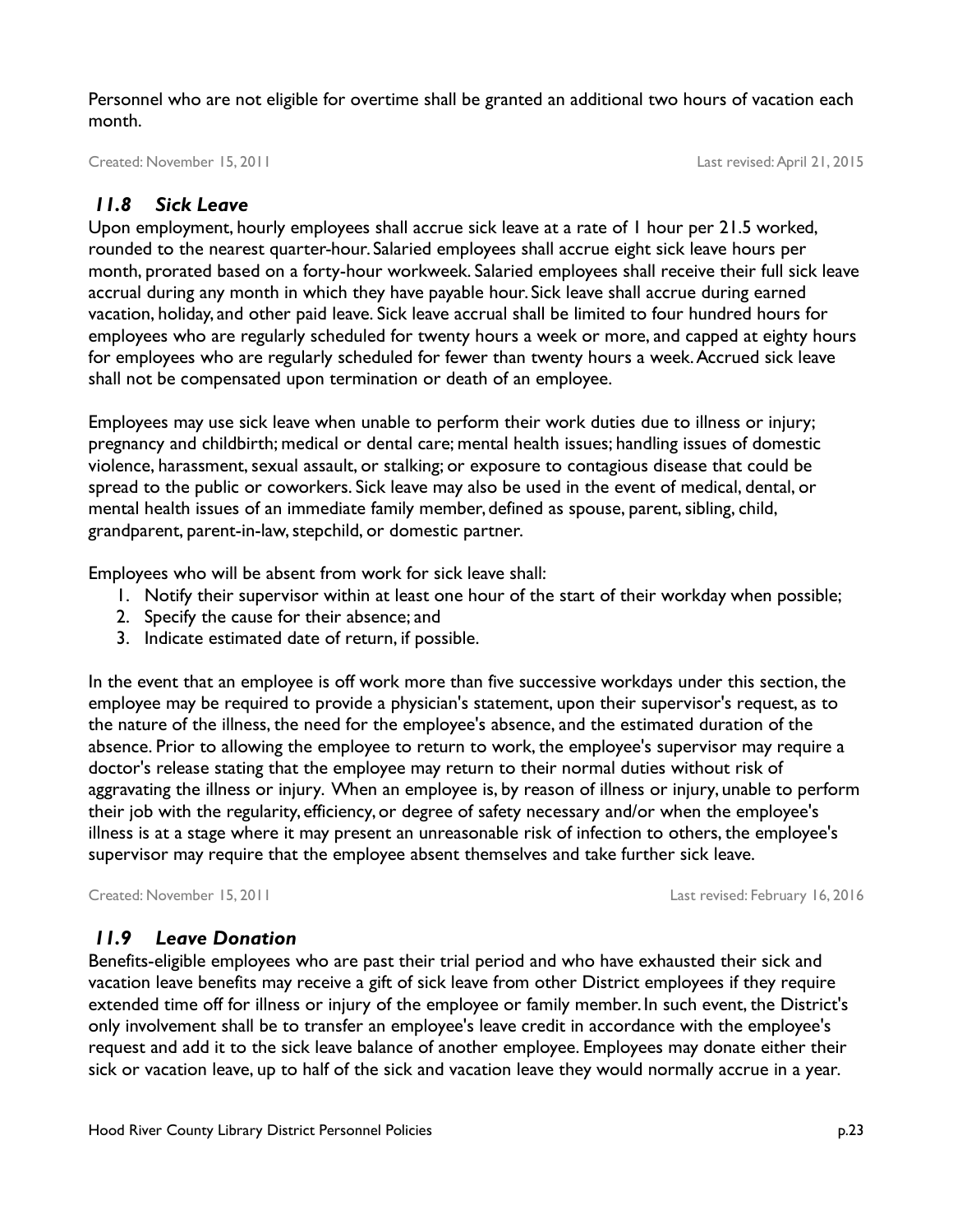The donated amount will be transferred to the other employee's sick leave balance. An employee who receives sick leave must return any unused donated hours to the employee who donated them.

Donation requests, whether initiated by the employee in need or the donor, must be made in writing to the Library Director. It is the intent of this policy that donations shall only be utilized by employees who have a serious health condition; have a family member who has a serious health condition,;or are handling issues of domestic violence, harassment, sexual assault, or stalking. This program is not intended to be used for routine illnesses. A serious health condition is defined as:

- 1. Inpatient care;
- 2. Critical illnesses or injuries diagnosed as terminal or which pose an imminent danger of death;
- 3. Conditions requiring "constant" or "continuing" care; or
- 4. Permanent or long-term incapacity due to a condition for which treatment may not be effective, such as Alzheimer's disease, a severe stroke, or terminal stages of a disease.

A "family member" shall have the same definition as provided for in the leave provisions of these personnel policies.

Created: December 17, 2013 Last revised: October 20, 2015

### *11.10 Bereavement Leave*

All employees shall receive up to three days of paid leave in the event of a death in the immediate family, defined as spouse, parent, sibling, child, grandparent, parent-in-law, stepchildren, or domestic partner. For additional leave days employees must use accumulated sick or vacation leave, makeup or compensation time, or leave without pay.

Created: November 15, 2011 Last revised: October 20, 215

 *11.11 Holidays*

A full-time employee shall be granted eight hours for a paid leave for full-day holiday and four hours paid leave for an early closure holiday. Eligible part-time employees shall be granted holiday pay on a prorated basis.

Paid holidays will be posted each year and will be the same holidays each year except as may be changed by the Board of Directors.

Some other holidays may be recognized by the Library Board, which will not be paid, but during which the Library may be closed based on pre-determined and mutually agreed upon staff preferences. On such days, scheduled staff may make up their hours in any appropriate way at any time during the pay period, provided they do not go into overtime for any given week with prior approval.

# *11.12 Compensation Time*

Compensation time off may be granted by arrangement with the Library Director and only if the employee has worked or is scheduled to work the full number of hours required in the pay period.

Created: November 15, 2011 Last revised: December 15, 2015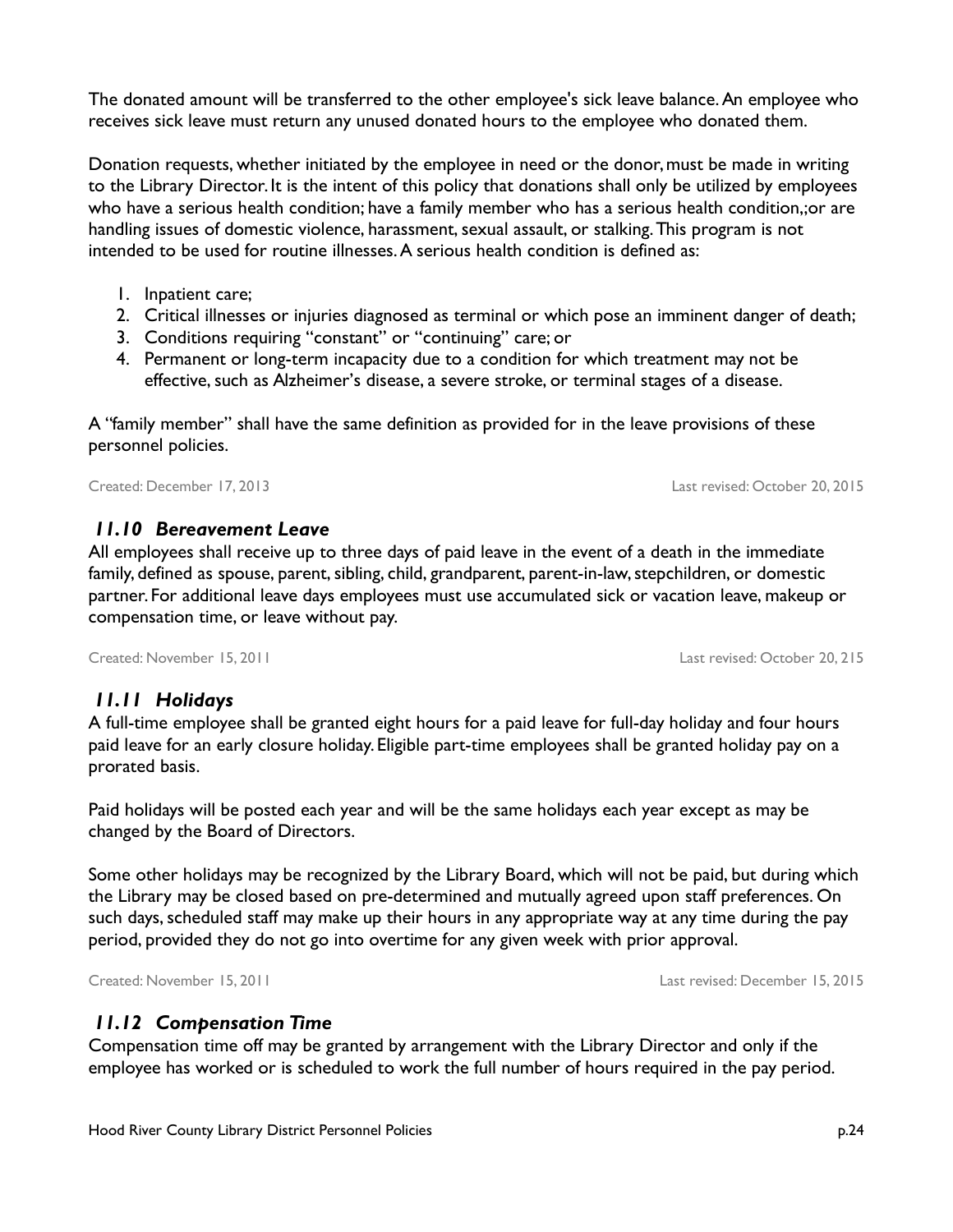Compensation time off may not exceed forty hours accumulation at any one time, and must be used within six months of being earned, unless otherwise approved by the Library Director. It is earned in direct proportion to overtime hours worked and does not accrue additional compensation.

Overtime compensated in this manner is created by the choice of the employee with approval from the Library Director. The employee is responsible for logging compensatory time earned and taken on the time slip and for providing a separate current accounting before the first of each month, except there shall be no monthly accounting required if there was no credit on the books during the entire pay period.

Compensation time may not be taken in advance of being earned unless repaid within the same pay period and by agreement with the Library Director. In such cases the time slip accounting shall be the only accounting required.

Created: November 15, 2011 Last revised: November 15, 2011

### *11.13 Military Leave*

A military leave of absence will be granted to employees who are absent from work because of service in the U.S. uniformed services in accordance with the Uniformed Services Employment and Reemployment Rights Act (USERRA). Advance notice of military service is required, unless military necessity prevents such notice or it is otherwise impossible or unreasonable.

Employees will continue to receive full pay while on leave for two-week training assignments and shorter absences. The portion of any military leaves of absence in excess of two weeks will be unpaid. However, employees may use any available vacation time for the absence.

Continuation of health care benefits is available as required by USERRA based on the length of the leave and subject to the terms, conditions and limitations of the applicable plans for which the employee is otherwise eligible.

Vacation, sick leave, and holiday benefits will continue to accrue during a military leave of absence.

Employees on military leave for up to thirty days are required to return to work for the first regularly scheduled shift after the end of service, allowing reasonable travel time. Employees on longer military leave must apply for reinstatement in accordance with USERRA and all applicable state laws.

Created: June 29, 2011 Last revised: June 29, 2011

# *11.14 Jury and Witness Duty*

If an employee is called for jury duty or subpoenaed to appear as a witness in court, the employee shall notify his/her supervisor and show a copy of the jury duty summons. Arrangements will be made to reassign work and time off will be granted. Employees are expected to report for work at the District when not selected for a jury on any day the employee is scheduled to work, or when jury duty requires only a partial day's service.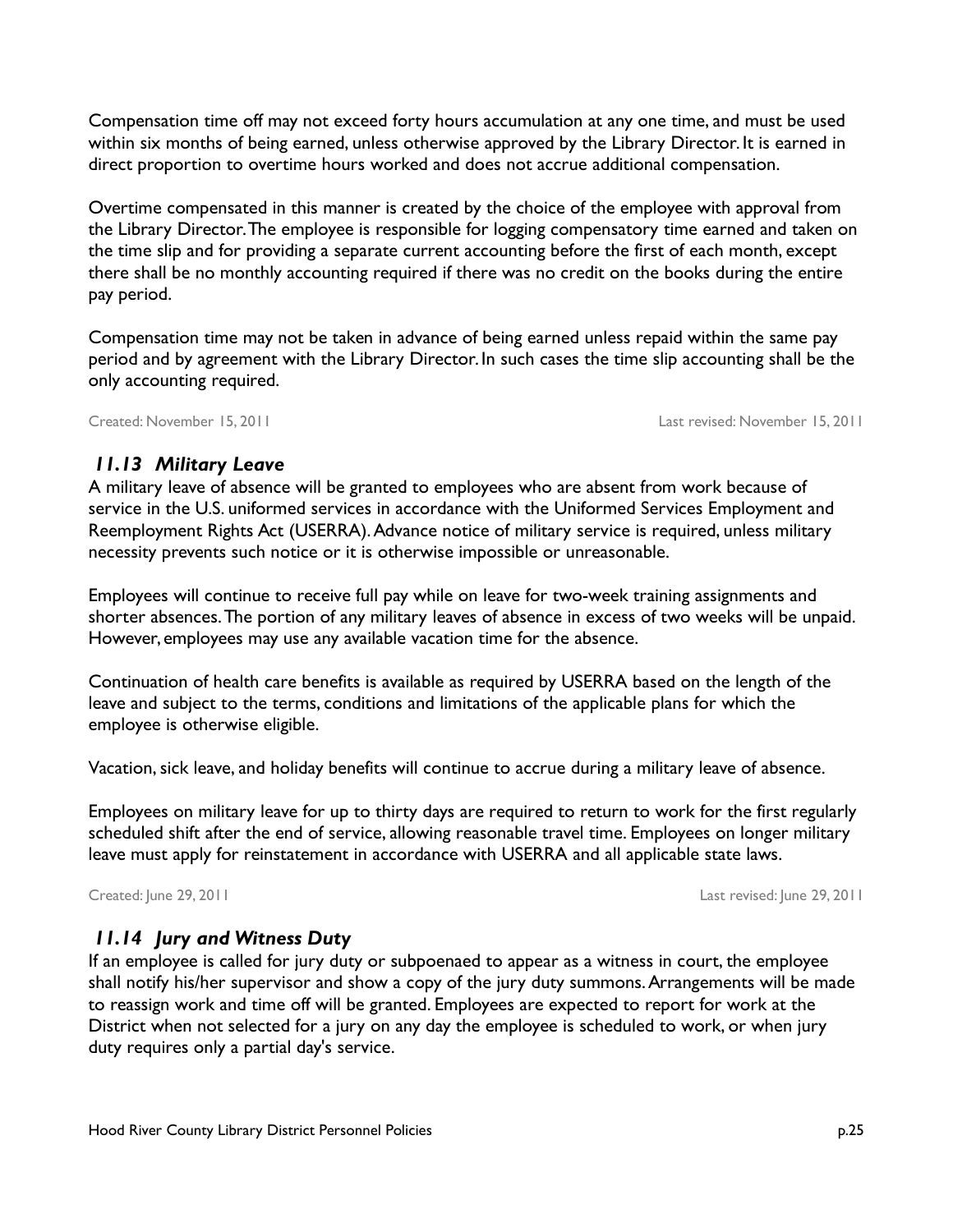All employees are eligible for paid jury and witness duty. They will be compensated based on the employee's base pay rate times the number of hours the employee would otherwise have worked on the day of absence.

Any compensation for jury duty will be signed over to the District. Employees may retain any amount the court compensates for travel expenses.

Created: June 29, 2011 Last revised: November 15, 2011

# *11.15 Family Medical Leave*

### **11.15.1 Generally**

The District offers family medical leave of up to twelve weeks in a twelve-month period. The District offers this benefits subject to the terms of the Oregon Family Leave Act (OFLA).

### **11.15.2 Scope and Definitions**

Family medical leave may be used for any of the following purposes:

- Serious health condition of the employee or family member;
- Disability due to pregnancy or period of absence for prenatal care;
- Birth, adoption, or foster placement of a child under the age of 18; or adoption or foster placement of an adult child who is incapable of self-care because of a physical or mental impairment (includes leave to effectuate the legal process for adoption or foster placement); or
- Illness or injury necessitating home care, other than a serious health condition, for a minor child or adult child substantially limited by a physical or mental impairment.

A "serious health condition" is one that requires inpatient care, poses an imminent danger of death in the near future, or requires constant care. An employee who is unsure whether a medical condition qualifies for family medical leave should contact the Library Director.

"Family members" consist of children (biological, step, adopted, or foster) under the age of 18 or adult children substantially limited by a physical or mental impairment, spouses, parents, grandparents, parents-in-law, same- and opposite-gender domestic partners, children and parents spouses or sameand opposite-gender domestic partners, siblings, or legal guardians of children.

When a benefits-eligible employee is on family medical leave, the District shall continue making normal contributions toward the employee's group health insurance or in-lieu benefits. The employee still is responsible for any portion of group medical insurance for which they are normally charged.

# **11.15.3 Eligibility**

To qualify for family medical leave, an employee must have been employed with the District for at least 180 days and worked an average of at least twenty hours per week. Employees requesting leave for birth, adoption, or foster placement of a child under age 18 are not subject to the twenty hour minimum. The maximum amount of leave an employee may use at any one time is determined by the twelve-month period beginning the first day the employee takes leave. If more than one family member employed by the District requests leave at the same time, the District may require that the leave be taken at different times.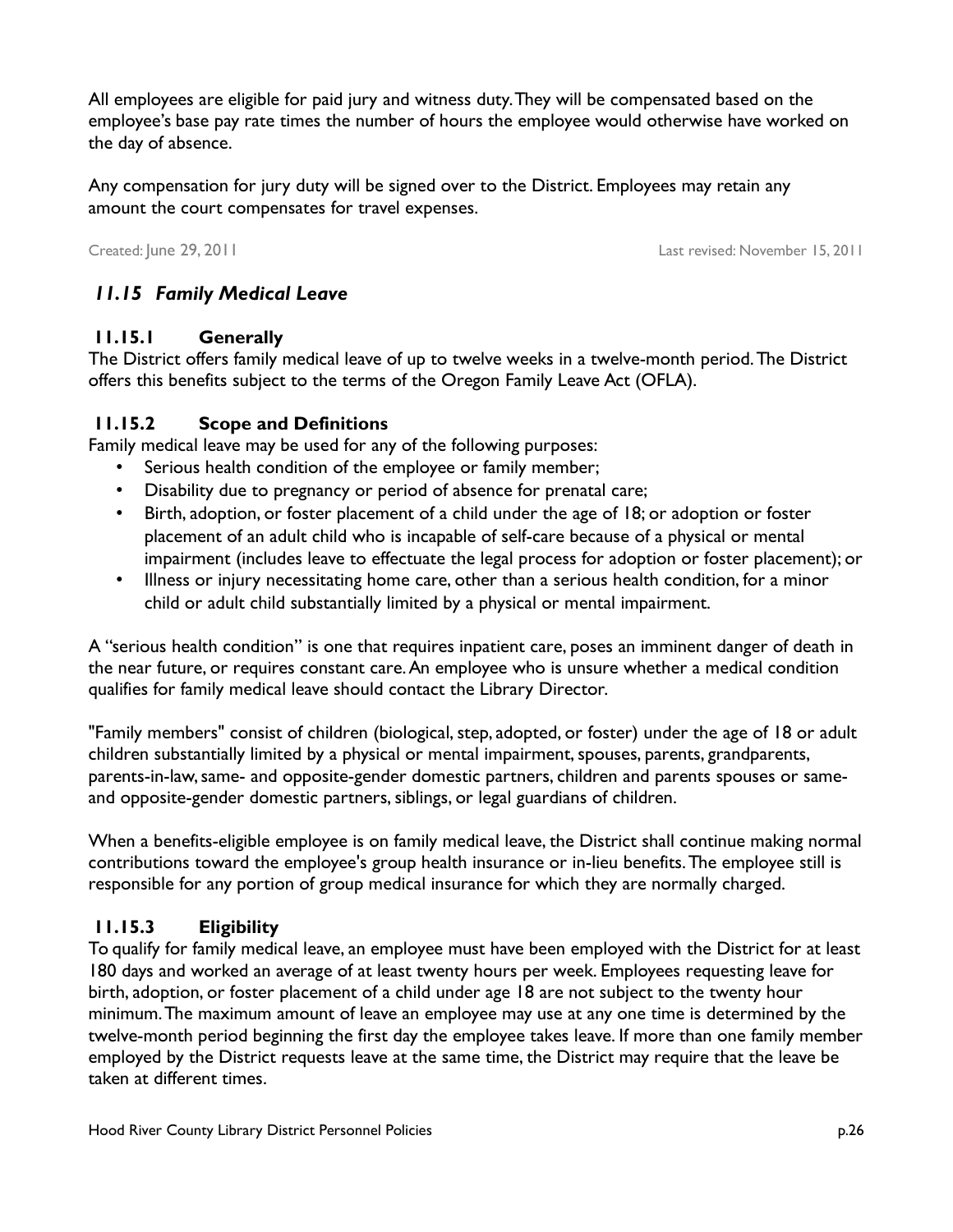#### **11.15.4 Approval**

An employee who wishes to take family leave should contact the Library Director to obtain further information and submit a request. Family medical leave is unpaid employees must exhaust all of their available sick leave prior to utilizing family medical leave. No vacation or sick leave shall accrue during the leave. Employees may use vacation leave to receive a salary during any portion of family medical leave, although the time shall still count against the twelve allowable weeks.

 *11.16 Education Leave*

After completing one year of continuous service, an employee, upon written request, may be granted a leave of absence without pay by the Library Director for the purpose of upgrading his/her professional ability through enrollment in educational courses directly related to library employment at an accredited school or course of study. The period of such leave of absence shall not exceed one year, but may be renewed or extended upon request of the employee and approval of the Library Director. One-year leaves of absence, with requested extension, for educational purposes shall not be provided more than once in any three-year period. The replacement for an employee on approved educational leave shall be considered a temporary employee.

### *11.17 Training Leave*

Employees may be granted time off with pay for educational purposes, for reasonable lengths of time, to attend conferences, seminars, briefing sessions, training programs, and other programs of a similar nature that are intended to improve or upgrade the employee's skill and professional ability, when such time off is authorized or directed by the Library Director.

Created: November 15, 2011 Last revised: November 15, 2011

 *11.18 Workers' Compensation*

The District provides comprehensive workers' compensation insurance to employees. This program covers any injury or illness sustained in the course of employment that requires medical, surgical, or hospital treatment. Subject to applicable legal requirements, workers' compensation provides benefits after a short waiting period or, if the employee is hospitalized, immediately.

Employees who sustain work-related injuries or illnesses should inform their supervisor immediately. No matter how minor an on-the-job injury may appear, it is important that it be reported immediately. This will enable an eligible employee to qualify for coverage as quickly as possible.

Neither the District nor the insurance carrier will be liable to pay workers' compensation for injuries that occur during an employee's voluntary participation in any off-duty recreational, social, or athletic activity sponsored by the District.

Created: June 29, 2011 Last revised: June 29, 2011

Created: June 29, 2011 Last revised: October 20, 2015

Created: November 15, 2011 Last revised: November 15, 2011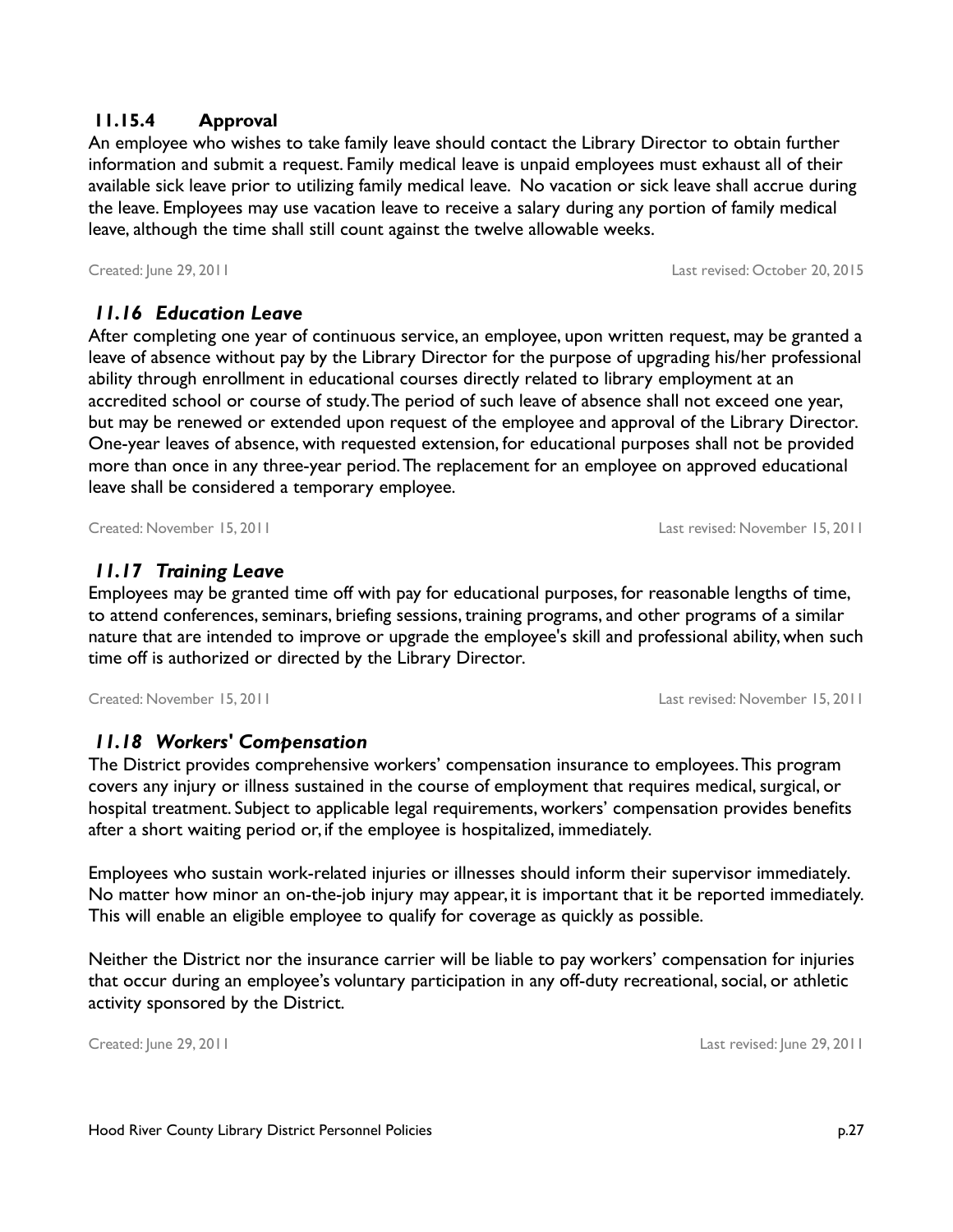## *11.19 Leave of Absence Without Pay*

A leave of absence without pay may be granted to employees in extenuating circumstances. Such leave must be requested in writing and approved by the Library Director in writing. No credit for longevity or other benefits will be earned while on leave without pay.

Created: November 15, 2011 Last revised: November 15, 2011

### *11.20 Return from Leave*

At the end of any leave of absence granted under section [11,](#page-23-0) normally the employee will return to his/her former position. If the former position does not exist for some business reason, the employee may return to an available equivalent position. Any employee who is granted a leave of absence without pay under this section and for any reason fails to return to work at the expiration or termination of said leave of absence shall be considered as having resigned his/her position with the District, and his/her position shall be declared vacant, unless the employee prior to expiration of his leave of absence or prior to the termination date has furnished evidence that s/he is unable to work by reason beyond his/her control and seeks an extension of leave for such reason. Such a request for extension shall be in writing. An extension shall be granted only for a specified period of time, and only if the Library Director determines that the request is reasonable and justified and that the extension may be granted without unduly handicapping the operations of the employee's department.

Requests for extensions of leaves of absence under this section shall be in writing on a form provided by the Library Director. This form shall contain the name of the employee, the effective date of the absence, the number of days of absence, the purpose of the absence, and signature lines for the employee and the Library Director. The purpose of the request form will be to eliminate misunderstanding as to the purpose, dates, and length of absence.

Created: June 29, 2011 Last revised: February 19, 2013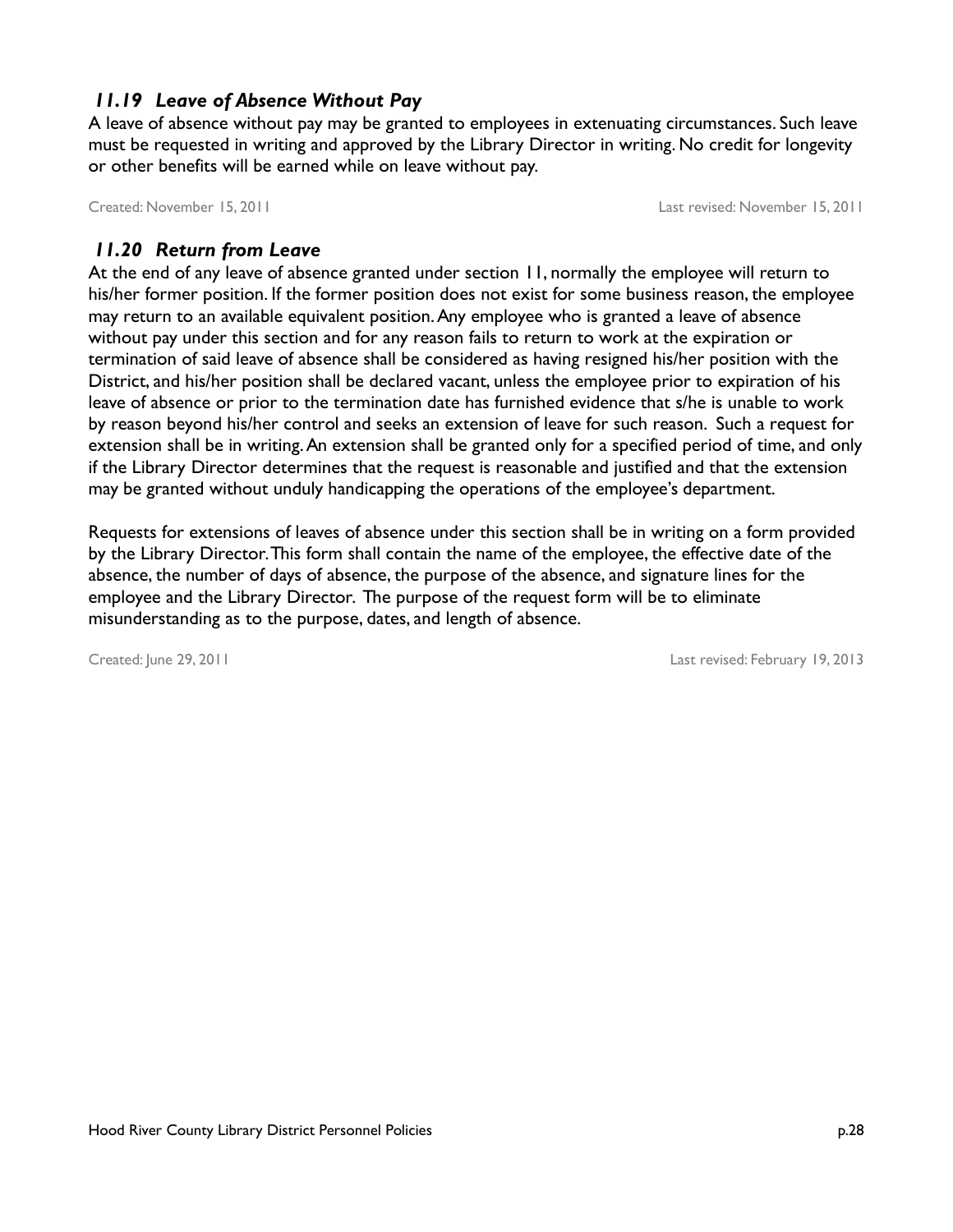# **12 Safety and Health**

### *12.1 Generally*

The District has a sincere concern for the welfare and safety of its employees and the public it serves. It is the District's policy to prevent accidents and to ensure that employees are provided safe and healthful working conditions, free from recognized hazards.

A Safety Committee is established to oversee safety matters and make recommendations to management for improving safe practice and correcting unsafe conditions.

Employees are responsible for guarding the safety of themselves, other employees, and the public. It is the employee's responsibility to learn applicable safety regulations and to use safety equipment and safe practices in their performance of duty.

Created: June 29, 2011 Last revised: November 15, 2011

# *12.2 Procedures for Reporting Accidents*

An employee is responsible for notifying the Library Director immediately following an accident unless the seriousness of the accident makes it impossible to do so.

The employee shall submit a written incident report to the Library Director before leaving work for the day. If the injury requires medical treatment the employee shall complete and submit an Accident Report form required by Workers' Compensation laws within twenty-four hours of the accident. The Library Director or designee is responsible for preparing the Accident Report in the event the employee is incapable of doing so.

An employee must report injured status to his or her supervisor once a week to assist the supervisor in determining the employee's potential for light duty work.

Created: June 29, 2011 Last revised: June 29, 2011

### *12.3 Hazard Communication*

These hazard communication procedures help assure that employees receive the information and training they need to work safely with hazardous chemicals found in the workplace. These procedures are the primary tool for providing hazard communications to our employees.

# **12.3.1 Right to Know Information Center**

An employee "Right to Know" Information Center is located behind the upstairs circulation desk at Hood River Library. A copy of this policy, up-to-date Material Safety Data Sheets (MSDS), a current chemical inventory and container labels are maintained at this Center and are available for review.

# **12.3.2 Labeling Requirements**

OR-OSHA defines a label as any written, printed, or graphic sign or symbol displayed on containers of hazardous chemicals. These labels include the identity of the material, appropriate hazard warnings, and name and address of the chemical manufacturer, importer, or other responsible party. Proper labeling is essential to the success of this hazard communication program.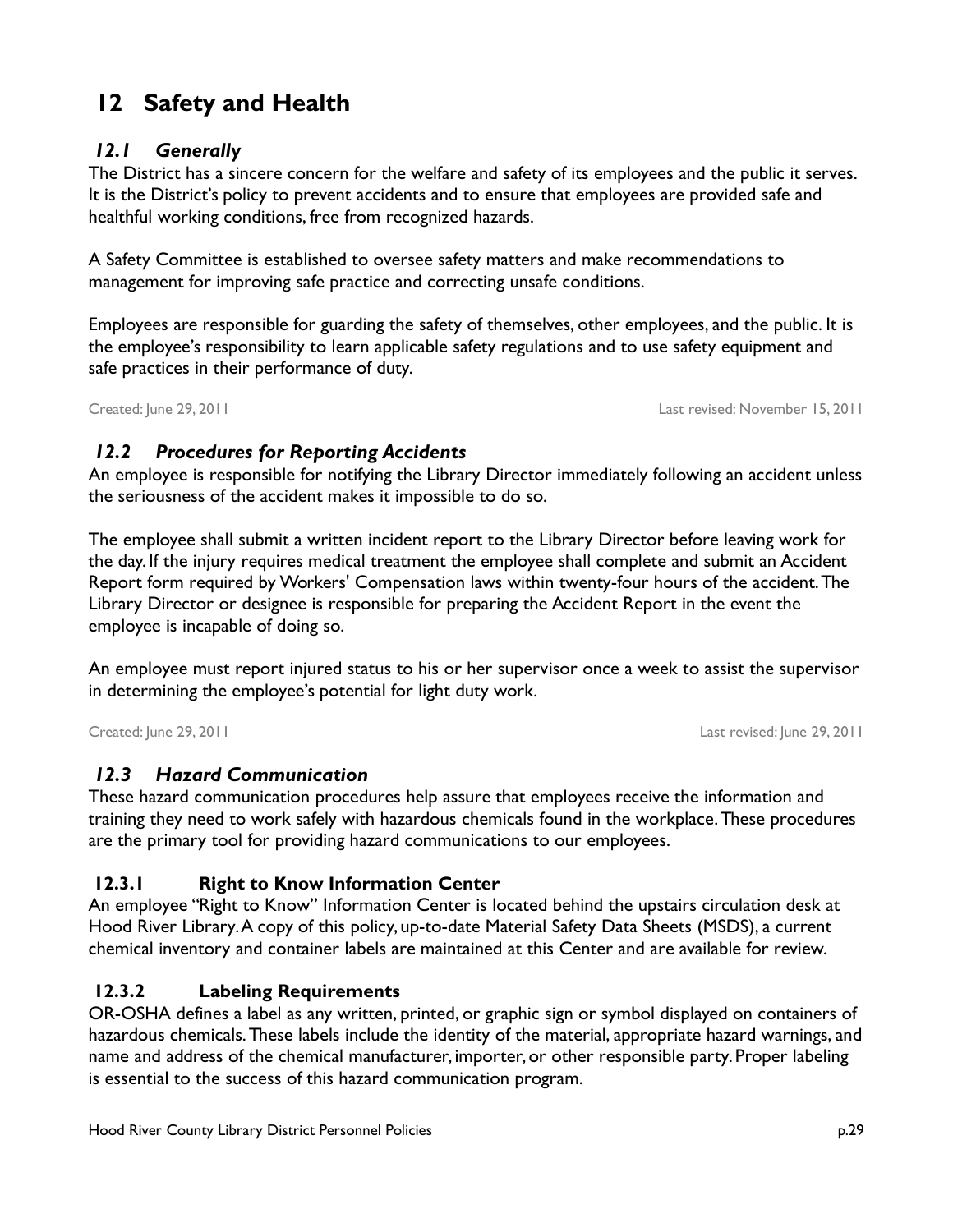Employees receiving or accepting delivery of chemicals should check incoming chemical containers to make sure they are properly marked. Each container shall be examined when it is received to be sure the label is accurate and the container is in good condition. If found to be inadequately labeled or the container damaged, the District will attach its own label or return the damaged container.

Employees may not remove or deface a label on any chemical container. If a label is found defaced, the product container must be removed from use until the label is replaced with an approved one.

All hazardous chemical containers used by the District will clearly identify the chemical on the label and include appropriate hazard warning and the manufacturer's name and address.

No container will be released for use until this information is verified. The Safety Committee will ensure that all containers are labeled with a copy of the original manufacturer's label or a label that has the appropriate identification and hazard warning.

# **12.3.3 Material Safety Data Sheets (MSDS)**

The District will obtain, keep on file, and have readily available for review by employees the most current MSDS on each hazardous chemical product used in the workplace. MSDS catalogs are kept behind the upstairs circulation desk at Hood River Library. The MSDSs are updated and managed by the Safety Committee. If a MSDS is not available for a hazardous chemical, immediately notify the chair of the Safety Committee.

MSDSs contain the following information:

- The product identity used on the label;
- The chemical and common name of all ingredients;
- Physical and chemical characteristics of the substance (such as vapor pressure, flash point);
- Physical hazards of the chemical(s), including the potential for fire, explosion and reactivity;
- Health hazards of the chemical(s) , including signs and symptoms of exposure, and any medical conditions which are generally recognized as being aggravated by exposure to the chemical(s);
- Primary route of entry;
- The OSHA Permissible Exposure Limit (PEL), American Conference of Governmental Industrial Hygienists (ACGIH), Threshold Limit Value (TLV) and any other exposure limit used or recommended by the chemical manufacturer, distributor or other responsible party preparing the MSDS, where available;
- Whether the hazardous chemical(s) is listed in the National Toxicology Program (NTP) Annual Report on Carcinogens (latest edition) or has been found to be a potential carcinogen in the International Agency for Research on Cancer (IARC) Monographs (latest editions), or by OSHA;
- Any precautions or control measures for safe handling and use that are known to the chemical manufacturer, including appropriate hygienic practices (such as personal protective equipment), protective measures during repair and maintenance or contaminated equipment, and procedures for cleanup of spills and leaks;
- Emergency and first aid procedures;
- Date the MSDS was prepared or the date of the last change to it;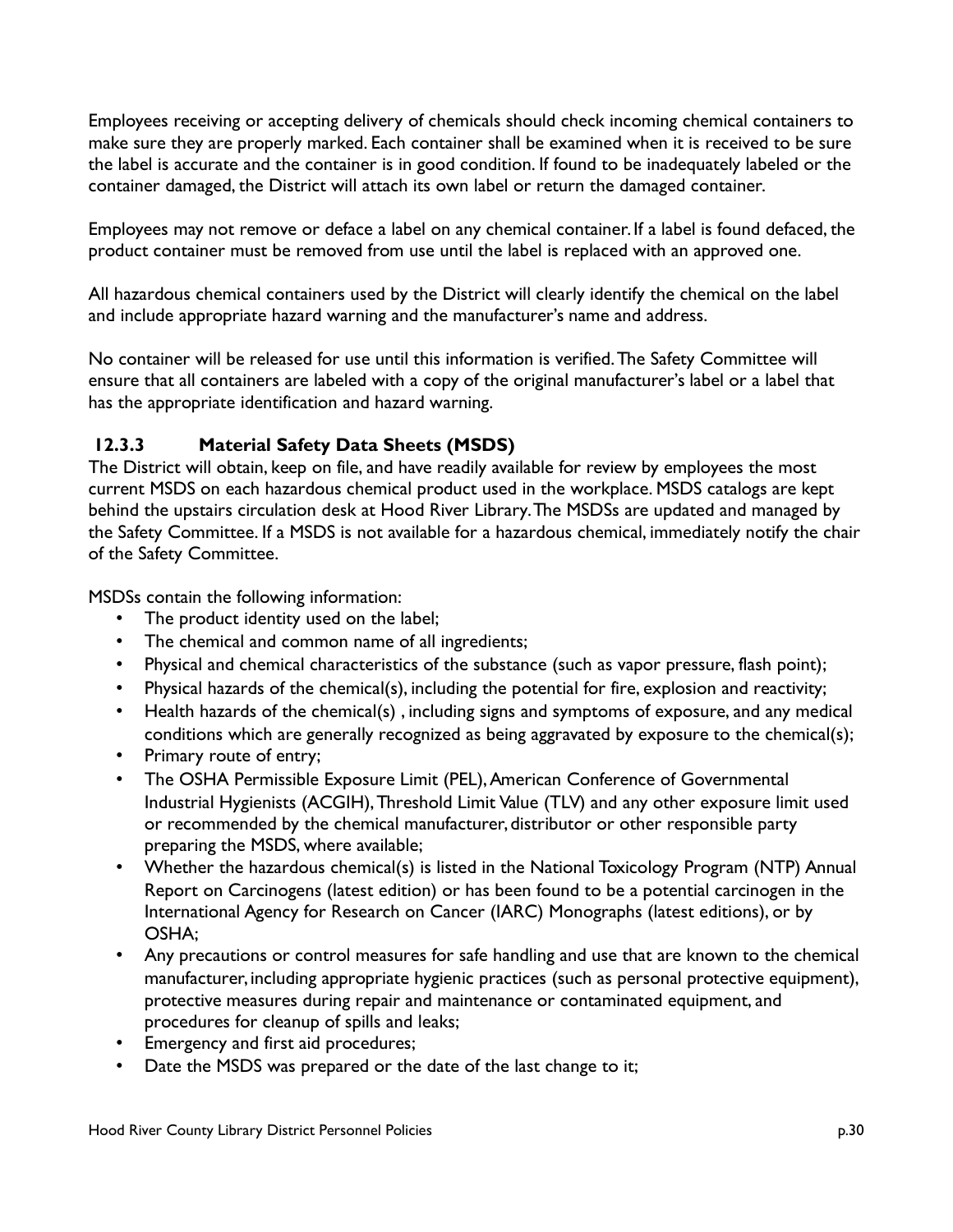• Name, address and telephone number of the party who prepared the MSDS, who can provide additional information on the chemical and appropriate emergency procedures, if necessary.

Additionally, the following requirements for MSDS should be followed.

- The information on the MSDS must accurately reflect the scientific evidence used in making the hazard determination.
- MSDSs must be provided with initial shipments and with the first shipment after a revision.
- Manufacturers and distributors must ensure that updated information is provided to the District in a timely manner.
- The District must maintain copies of the MSDS for each chemical product used in the workplace and ensure that these are accessible in the work area during each shift.
- Where employees must travel from one geographical location to another during a work shift, the MSDSs may be kept at a primary workplace.
- MSDSs must be made readily available to employees, their designated representatives, and OSHA.
- The MSDS may be kept in any form as long as it provides the required information and meets the accessibility requirement.

### **12.3.4 Training**

New employees will attend a hazard communication class that covers the following topics:

- An overview of the requirements in OR-OSHA's hazard communication rules.
- Hazardous chemicals present in the workplace.
- The written Hazard Communication Plan and where it may be reviewed.
- Physical and health effects of the hazardous chemicals.
- Methods used to determine the presence or release of hazardous chemicals in the work area.
- How to reduce or prevent exposure to these hazardous chemicals through use of control/work practices and personal protective equipment.
- Steps taken to reduce or prevent exposure to these chemicals.
- Emergency procedures to follow if an employee is exposed to these chemicals.
- How to read labels and review MSDS.

After attending the training, each employee will sign a form verifying that they understand the above topics and how the topics are related to our Hazard Communication Plan.

### **12.3.5 Hazardous Non-Routine Tasks**

Before employees perform non-routine tasks that may expose them to hazardous chemicals, they will be informed by their supervisor about the chemicals' hazards. The information will include:

- Specific chemical hazards
- Safe work practices necessary to control exposure
- What to do in case of an emergency
- Measures the District has taken to reduce the hazards, including ventilation, presence of another employee and emergency procedures.

### **12.3.6 Informing Contractors**

It is the responsibility of the Library Director to provide contractors and their employees with the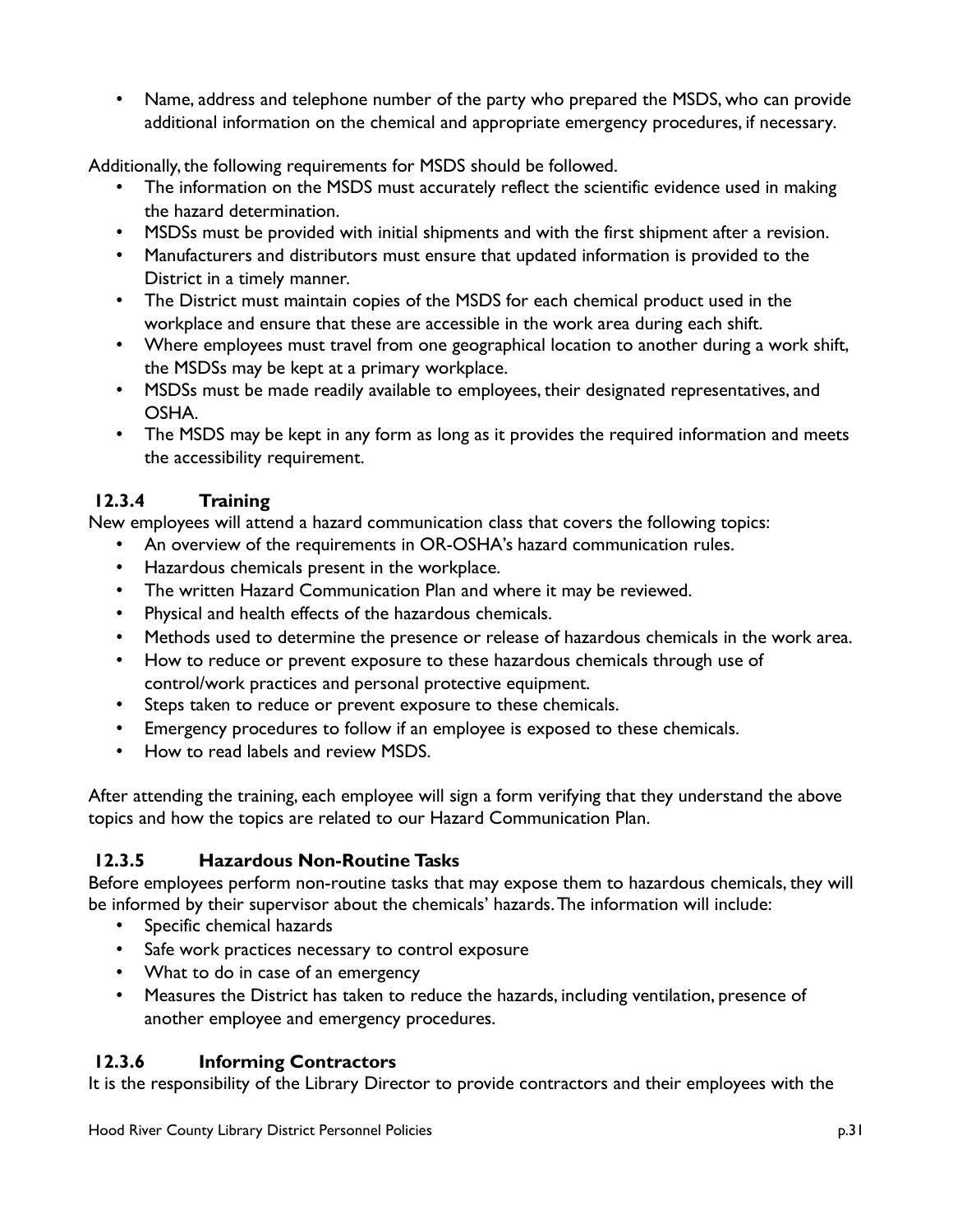following information if they may be exposed to hazardous chemical in our workplace:

- A copy of this Hazard Communication Plan.
- The identity of the chemicals, how to review material safety data sheets, and an explanation of the container and pipe-labeling system.

This person will also obtain a MSDS for any hazardous chemical a contractor brings into the workplace.

Created: June 19, 2012 Last revised: June 19, 2012

# *12.4 Controlled Substances*

Pursuant to the Drug Free Workplace Act of 1988, the District is responsible to provide safe environments for employees and the public, unencumbered by performance-impairing substances. Misuse of such substances can impair employee health and performance, and may jeopardize employee and public safety. Employees shall not report to work if they are impaired by controlled substances, including medical prescriptions. It is the employee's responsibility to determine with a medical professional if a prescription could affect job performance and to inform their supervisor accordingly. Employees also are expected to report facts and circumstances of controlled substance convictions to their supervisor no later than five days after conviction.

Use of alcohol, marijuana, medical prescriptions, or other legal controlled substances off-duty is not controlled by this policy, unless such use affects the employees' performance of their required job duties.

# **12.4.1 Tobacco/smoke free workplace**

The District supports a tobacco and smoke-free workplace. Employees are expected to refrain from smoking or using tobacco products while on duty. Employees wishing to stop smoking or using tobacco products are encouraged to seek advice, information, and assistance voluntarily from their supervisor, the Library Director, any Board member, or through the District's Employee Assistance Program (EAP).

# **12.4.2 Employee assistance**

The District assists employees to overcome drug or alcohol related addictionthrough appropriate treatment. Proactive training and information about controlled substance use shall be provided by the District periodically. All District employees are encouraged to seek advice, information, and assistance voluntarily from their supervisor, the Library Director, any Board member, or through the District's EAP. Medical confidentiality will be maintained, consistent with this policy. An employee who seeks drug treatment voluntarily and not under adverse employment circumstances may use sick leave while attending treatment.

# **12.4.3 Testing**

The District may ask employees to submit to controlled substance tests to ensure safety. Such tests may include blood, urine, breath, or other methods deemed scientifically accurate. Employees shall sign a form consenting to such tests before they are given.

All employees are subject to the following controlled substance testing:

• *Post-accident:* Employees shall be tested in the event of a motor vehicle accident either with a District-owned vehicle or a personal vehicle used to conduct District business if the accident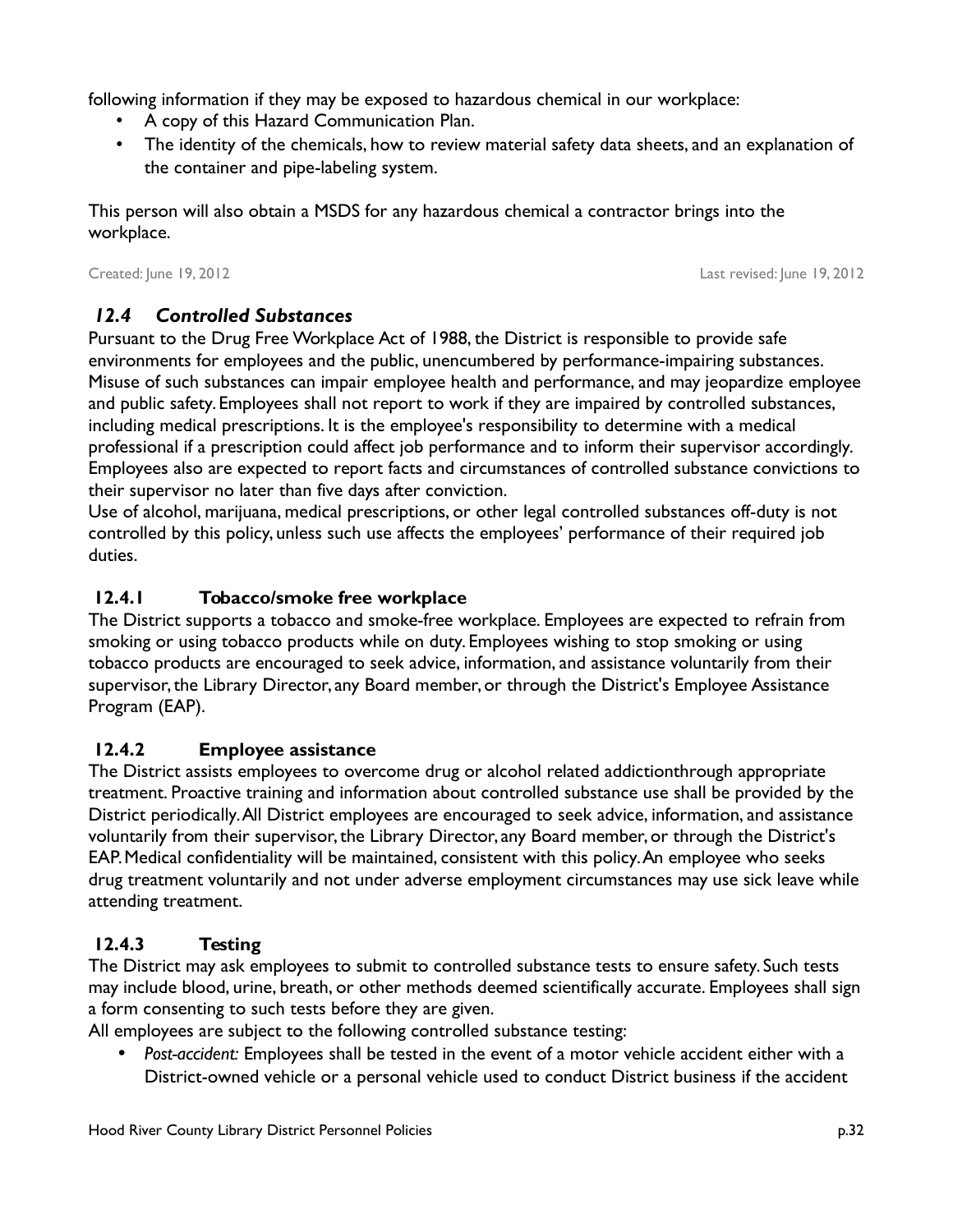involved loss of human life, injury requiring medical treatment, disabling damage incurred to a vehicle, or receipt of a citation for a moving violation arising from the accident.

• *Reasonable suspicion:* A supervisor may order a test if they have reasonable suspicion that an employee is under the influence of alcohol, marijuana, or a controlled substance while on the job and such impairment poses a danger to the public or other employees.

An employee whose position is considered "safety sensitive" may also be asked to submit to pre-employment or random drug testing or return-to-duty drug testing following an incident prohibited by this policy. The dates for random tests will not be announced and will be spread throughout the calendar year.

Tests shall be given by certified individuals who document chain of evidence and respect employees' privacy. Positive results may only be disclosed to the employee, the appropriate EAP administrator, the appropriate District management officials, or a court of law or administrative tribunal in any adverse personnel action. Any other disclosures require written consent of the employee, court order, or otherwise as permitted by law. Positive test results shall require a confirmatory test from the same sample using a different testing method.

Employees who refuse to submit to testing or who test positive shall be subject to discipline up to and including dismissal. Employees may request a representative to witness the test, but absence of a representative shall not be considered grounds for refusal to consent.

The employee shall be notified of all test results conducted pursuant to this policy. Employees who test positive shall be afforded an opportunity to provide medical or other information that may explain the result. If a question exists, the available information will be reviewed by a licensed physician with training in forensic drug testing. Following a positive result, employees also may conduct independent tests at their own expense

### **12.4.4 Discipline**

An employee may be subject to discipline from controlled substance abuse on the basis of any appropriate evidence including, but not limited to direct observation, evidence obtained from an arrest or criminal conviction, a verified positive test result, or an employee's voluntary admission. In such a case, the employee may be subject to discipline up to and including immediate dismissal. As part of the discipline arising from impairment by controlled substances while on the job, an employee may be directed to consult with health care providers, utilize the District's EAP, or participate in a treatment program as a condition of continued employment. When an employee is required to undergo treatment under the policy, the employee may be required to authorize District monitoring of the employee's participation and/or submission to random controlled substance testing for a specific period of time not to exceed thirty-six months. When an employee voluntarily enters a treatment program, which is not associated with District intervention, testing and monitoring by the District will not be required. Medical confidentiality shall be preserved, subject to rights granted by the employee to the District and applicable medical privacy laws.

Created: June 29, 2011 Last revised: February 16, 2016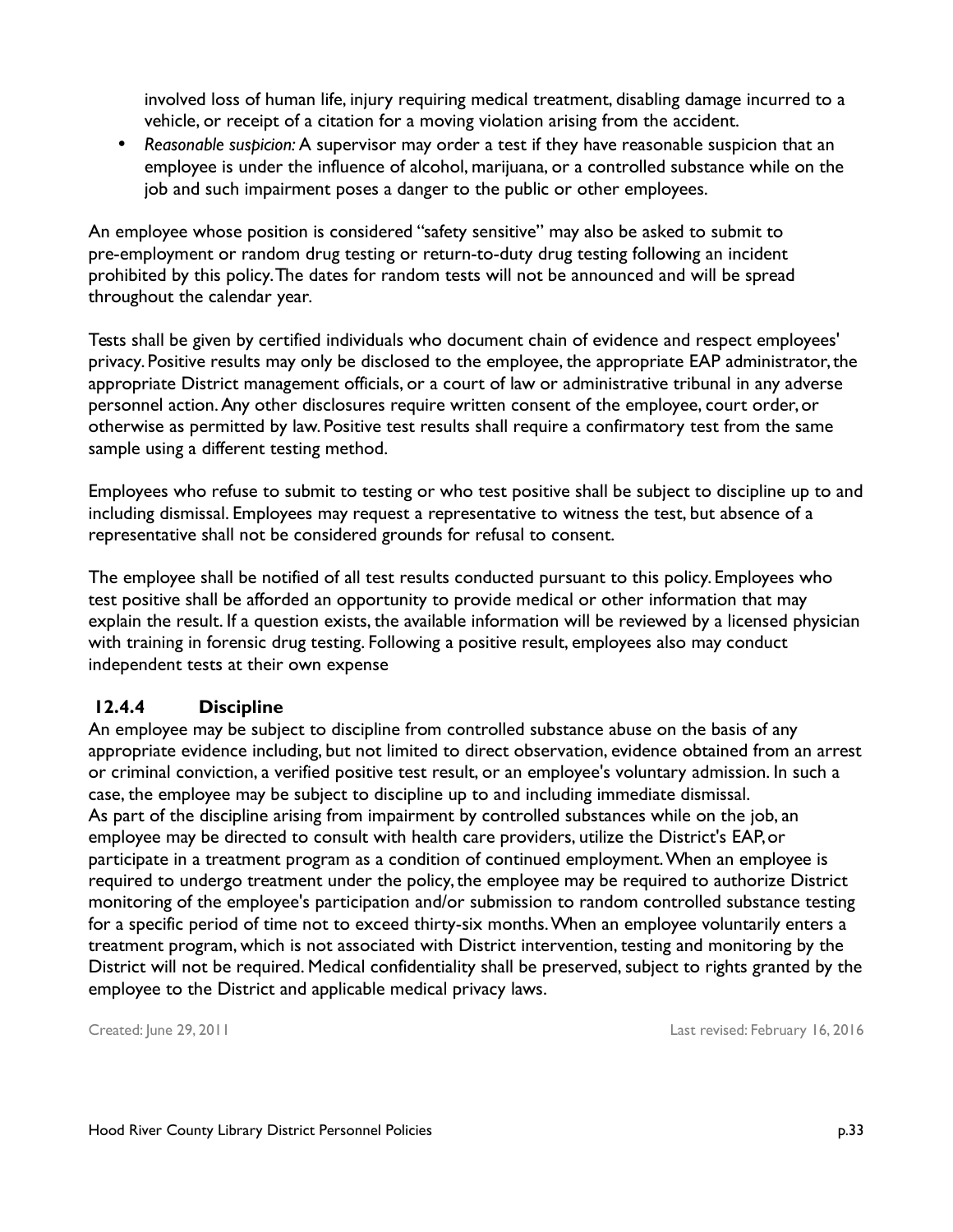# *12.5 Workplace Violence Prevention*

### **12.5.1 Generally**

The safety and security of employees and patrons is important to the District. Threats and acts of violence against employees, patrons, visitors, guest or other individuals by anyone in or on District facilities or vehicles is strictly prohibited at all times and will not be tolerated. Violations of this program by an employee or non-employee will lead to sanctions that may include employment dismissal, exclusion, and/or criminal prosecution.

Workplace Violence includes any act of physical, verbal or written aggressive behavior that arises in conjunction with employment or personal relationships as well as external threats and violence from strangers carried out on District premises. Workplace violence may include by is not limited to:

- *Threats* An expression of intent to commit violence that places the listener in fear of imminent bodily harm, or is of such a character that a reasonable person could be placed in fear of imminent bodily harm upon perceiving the expression of intent.
- Acts of physical, verbal or written aggressive behavior.
- *Intimidation* Offenses of criminal mischief, harassment, menacing, or assault when the intent is to intimidate the victim by reason of their race, color, religion, national origin or sexual orientation. (ORS 166.155 – 166.165)
- *Harassment* Offensive physical contact or provoking another to a violent response through words or gestures. (ORS 166.065)
- *Menacing* Intentional use of words or conduct that places a person in fear of imminent serious physical injury. (ORS 163.190)
- *Assault* Causing physical injury to another person. (ORS 163.160 163.185)
- Criminal mischief of District property as it would relate to the definition of workplace violence.

### **12.5.2 Responsibilities and Reporting**

Employees are responsible for the following:

- 1. Creating and maintaining a work environment free of workplace violence.
- 2. Promptly dialing 911 and provide relevant information in an emergency situation.
- 3. Removing the individual from the premises, if it will defuse the situation.
- 4. Notifying the Library Director or designee of any act of physical, verbal, or written aggressive behavior that they have witnessed, have received, or have been told that another person has witnessed or received.
- 5. Reporting any behavior they have witnessed which they regard as threatening or violent, when the behavior is job-related, when the act might be carried out in District facilities or vehicles, or when it is connected to employment with the District. This report shall be made regardless of the relationship between the individual who initiated the threat or threatening behavior and the person or persons who were threatened or were the focus of the threatening behavior.

The District is responsible for the following:

1. Taking any report of a threat or an act of workplace violence seriously by documenting the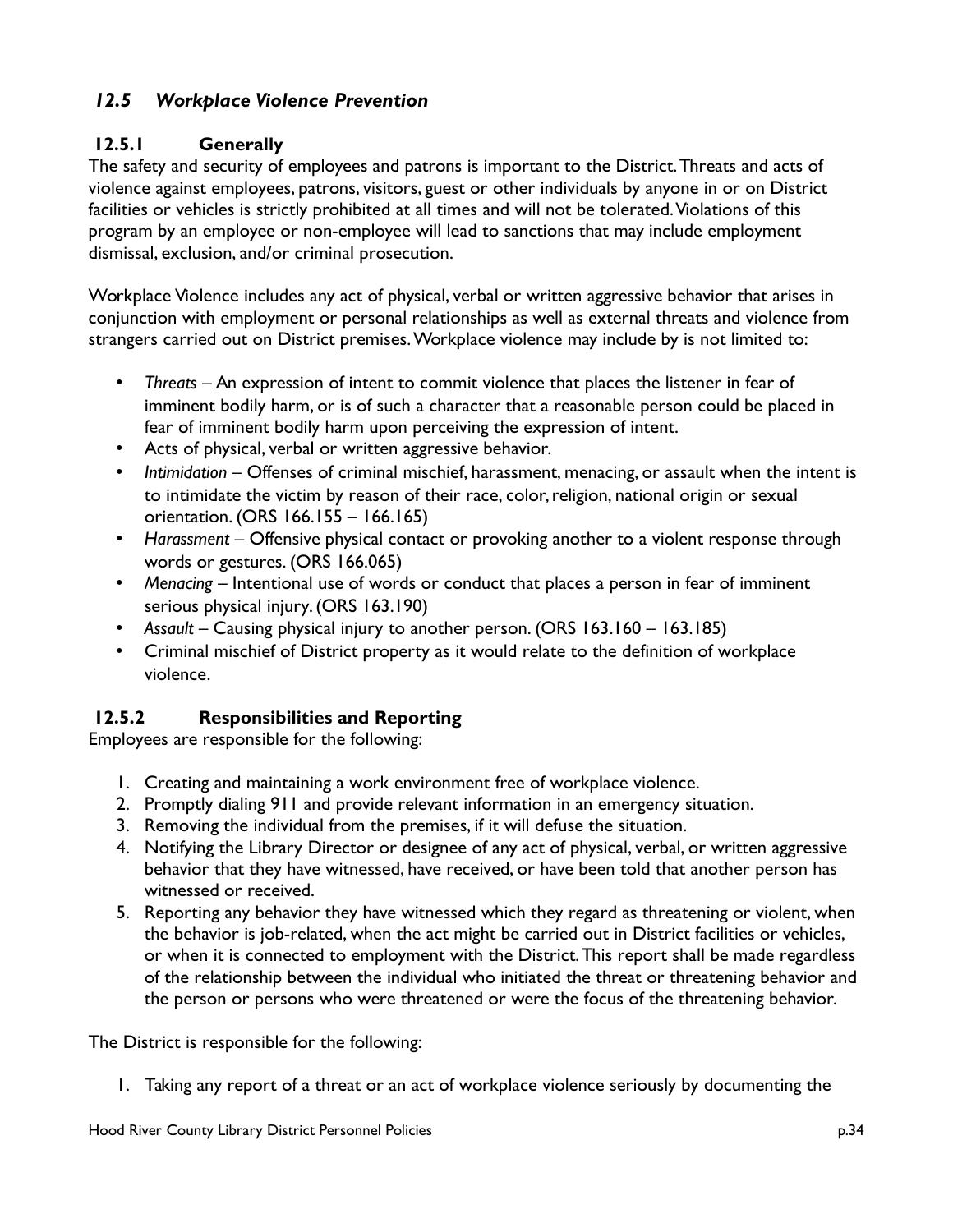information and taking immediate necessary steps to prevent or reduce the impact of any violent act.

2. Directing reports of external threats and acts of violence to law enforcement for solutions, if appropriate.

Additional District responses may include, but are not limited to, referral to the Employee Assistance Program (EAP), disciplinary action up to and including termination, exclusion from facilities, criminal prosecution of the person or person involved, and suspension or termination of any business relationship.

As deemed appropriate by the District, erroneous information pertinent to the allegations will be disclosed to the parties involved. Intentional reporting of known false information by an employee regarding workplace violence could lead to disciplinary action up to and including termination.

Any intimidation, coercion, discrimination or retaliation against an individual who reports an act of workplace violence or who testifies assists or participates in any manner in an investigation will not be tolerated. Should an act of retaliation be confirmed, the employee who is retaliating against another person is subject to discipline, up to and including termination.

### **12.5.3 Confidentiality**

The District recognizes the sensitivity of the information requested in this procedure. The privacy of individuals will be protected to the greatest extent possible. Information received from these reported incidents will be shared only with those who have a need to know. Written reports will be handled in a secure and confidential manner.

Individuals who are the object of threats or potential danger shall be informed and will be a part of the discussion for the establishment of a defensive posture.

# **12.5.4 Post-Incident Options**

*Employee Assistance Program (EAP)* – This program is available to all employees and has an intended purpose of de-escalating any potential volatile situation involving an employee or family member as it related to workplace violence.

*Traumatic Incident Stress Management* – Should a traumatic or violent incident occur, a program will be available to any employee involved in order to reduce the post-stress syndrome.

The District will encourage employees who are victims of workplace violence to report the crime to law enforcement. When feasible the District will facilitate employees' reporting of workplace violence crimes to law enforcement.

### **12.5.5 Self-Defense**

While employees are strongly discouraged from becoming physically engaged, in some cases an employee may be justified in using physical force to defend against an assault. ORS 161.205 gives an individual the right to use physical force for self-defense.

Employees using physical force for self-defense may use only the force that is reasonable necessary to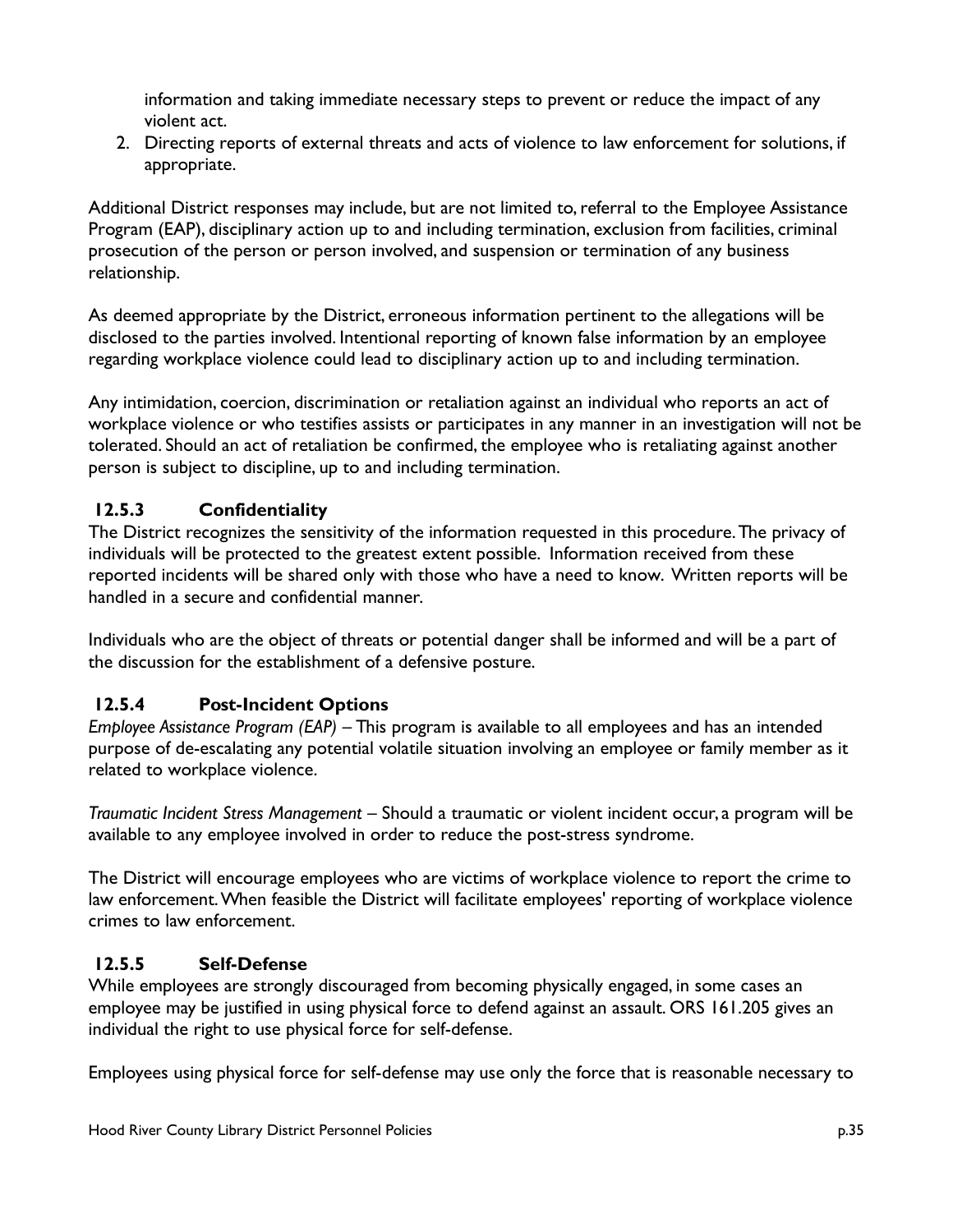defend themselves or another person. An employee involved in any incident involving physical force must immediately contact the Library Director and submit an incident report.

Unwarranted or excessive physical force by an employee may result in disciplinary action up to and including termination and/or criminal charges being filed.

Created: November 15, 2011 Last revised: November 15, 2011

# *12.6 Suspected Child Abuse Reporting Policy*

### **12.6.1 Purpose**

Oregon law mandates that workers in certain positions must report if they have reasonable cause to suspect child abuse or neglect. These people are called mandatory reporters. Employees of the District, as defined under ORS 419B.005, are obligated to report suspected abuse while either on or off duty.

### **12.6.2 Definitions**

Oregon law recognizes these types of child abuse:

- Mental injuries;
- Sexual abuse or exploitation;
- Rape or incest;
- Neglect or maltreatment;
- Threatened harm;
- Permitting a person under 18 years of age to enter or remain in or upon premises where methamphetamines are being manufactured;
- Unlawful exposure to a controlled substance, as defined in ORS 475.005, that subjects a child to substantial risk of harm to his/her health or safety.

A child is an unmarried person under the age of 18.

### **12.6.3 Reporting Procedure**

Any employee who has reasonable cause to believe that a child has been abused or who comes into contact with someone suspected of abusing a child shall immediately notify the Oregon Department of Human Services or the Hood River County Sheriff. The employee shall then immediately inform the Library Director.

A written record of the abuse report shall be made by the employee suspecting the abuse of a child. The report must contain, if known, the following information:

The names and addresses of the child and parents/guardians responsible for the child's care;

- The child's age;
- The nature and extent of abuse (including any evidence of previous abuse);
- The explanation given for the abuse;
- Any information the employee believes may be helpful in establishing the cause of the abuse or the perpetrator's identity.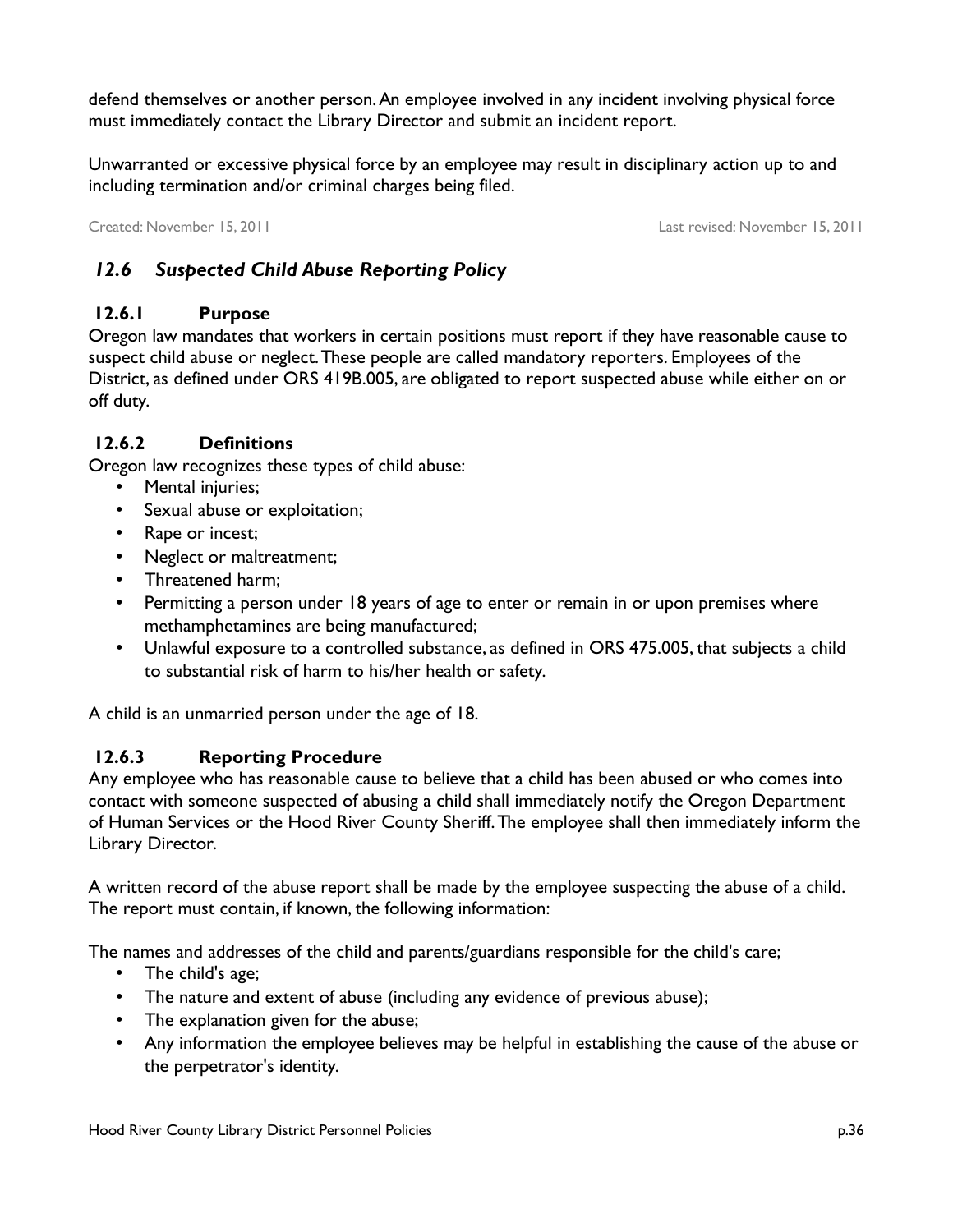All District volunteers significantly involved in the delivery of services to children are also subject to this policy, even though they are not mandatory reporters under the law. A volunteer who suspects that a child has been abused is to report the situation to the Library Director. The Library Director will then immediately notify the Oregon Department of Human Services or the Hood River County Sheriff.

# **12.6.4 Immunity of Persons Reporting in Good Faith**

Anyone reporting in good faith and who has reasonable grounds for making the report shall have immunity from any liability, civil or criminal, that might otherwise be incurred or imposed with respect to the making or content of such report. Any such participant shall have the same immunity with respect to participating in any judicial proceeding resulting from such report.

# **12.6.5 Failure to Comply**

Any District employee subject to this policy who fails to report suspected child abuse as provided by this policy commits a violation punishable by law. Intentionally making a false report of child abuse is also a violation of law. If an employee fails to report suspected abuse of a child or fails to maintain confidentiality of records as required by this policy, s/he will be subject to discipline, up to and including termination.

### **12.6.6 Training**

The District shall provide annual training for all District staff and volunteers subject to this policy. The training shall cover the prevention and identification of child abuse and the obligations of District employees and volunteers to report suspected child abuse.

Created: February 19, 2013 Last revised: February 19, 2013

# *12.7 Suspected Elder Abuse Reporting Policy*

### **12.7.1 Purpose**

Oregon law mandates that workers in certain positions must report to the appropriate authorities if they have reasonable cause to suspect elder abuse or neglect. These people are called mandatory reporters. Employees of the District, as defined under ORS 124.050, are obligated to report suspected abuse while in the performance of their official duties.

### **12.7.2 Definitions**

Oregon law recognizes these types of elder abuse:

- Physical abuse;
- Neglect;
- Self neglect;
- Abandonment:
- Verbal or emotional abuse;
- Financial exploitation;
- Sexual abuse:
- Involuntary seclusion;
- Wrongful restraint.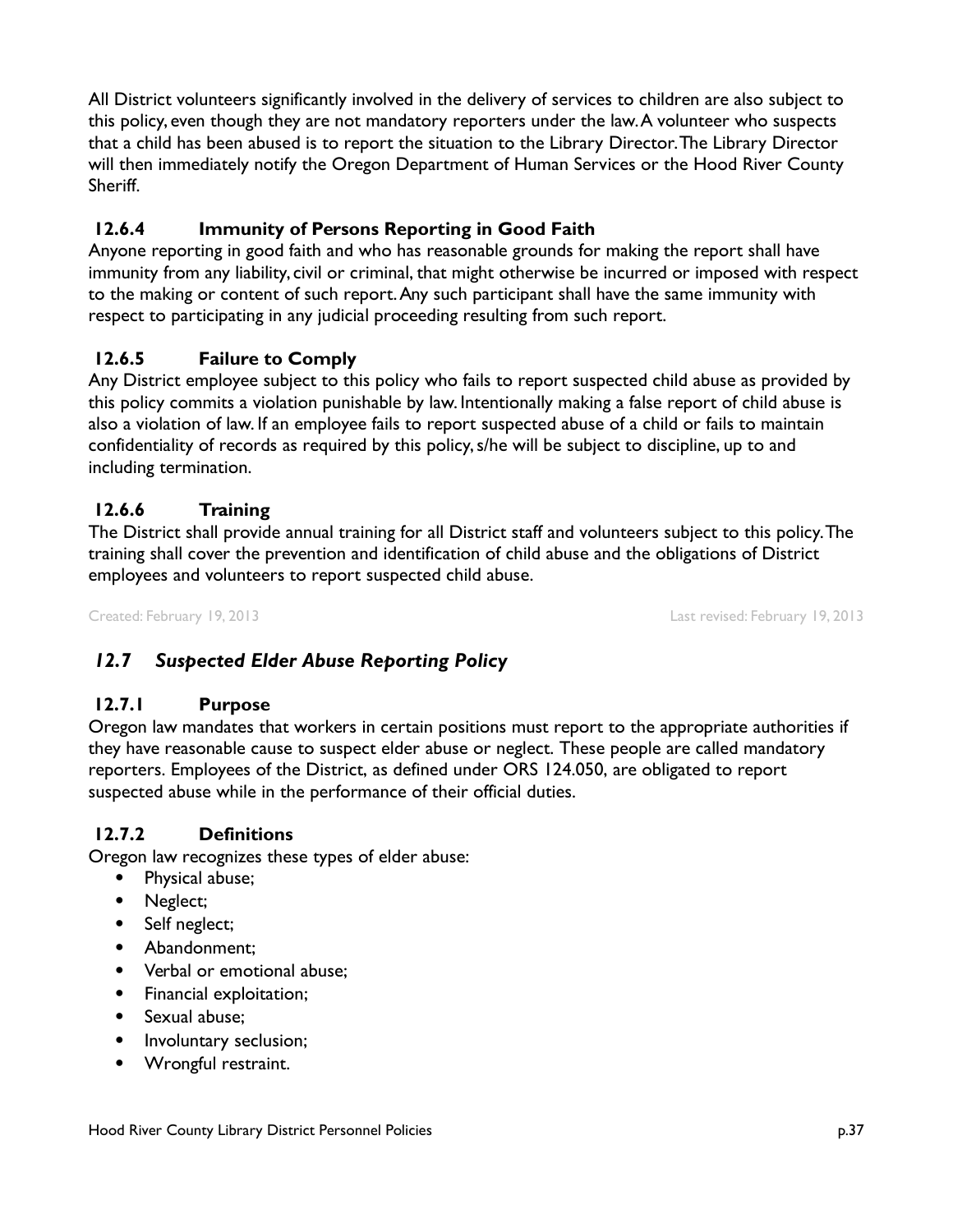An elder or elderly person is any person 65 years of age or older with whom an employee comes in contact while acting in an official capacity. Mandatory reporting requirements also extend to any resident in a long-term care facility with whom an employee comes in contact while acting in an official capacity.

## **12.7.3 Reporting Procedure**

Any employee who has reasonable cause to believe that an elderly person or resident of a long-term care facility has been abused or who comes into contact with someone suspected of abusing an elderly person or resident of a long-term care facility shall immediately notify the Oregon Department of Human Services or the Hood River County Sheriff. The employee shall then immediately inform the Library Director.

A written record of the abuse report shall be made by the employee suspecting elder abuse. The report must contain, if known, the following information:

- The names and addresses of the elderly person or resident and any person responsible for his/her care;
- The nature and extent of abuse (including any evidence of previous abuse);
- The explanation given for the abuse;
- Any information the employee believes may be helpful in establishing the cause of the abuse or the perpetrator's identity.

All District volunteers significantly involved in the delivery of services to elderly persons or residents of long-term care facilities are also subject to this policy, even though they are not mandatory reporters under the law. A volunteer who suspects elder abuse is to report the situation to the Library Director. The Library Director will then immediately notify the Oregon Department of Human Services or the Hood River County Sheriff.

# **12.7.4 Immunity of Persons Reporting in Good Faith**

Anyone reporting in good faith and who has reasonable grounds for making the report shall have immunity from any liability, civil or criminal, that might otherwise be incurred or imposed with respect to the making or content of such report. Any such participant shall have the same immunity with respect to participating in any judicial proceeding resulting from such report.

# **12.7.5 Failure to Comply**

Any District employee subject to this policy who fails to report suspected elder abuse as provided by this policy commits a violation punishable by law. Intentionally making a false report of elder abuse is also a violation of law. If an employee fails to report suspected elder abuse or fails to maintain confidentiality of records as required by this policy, s/he will be subject to discipline, up to and including termination.

# **12.7.6 Training**

The District shall provide annual training for all District staff and volunteers subject to this policy. The training shall cover the prevention and identification of elder abuse and the obligations of District employees and volunteers to report suspected elder abuse.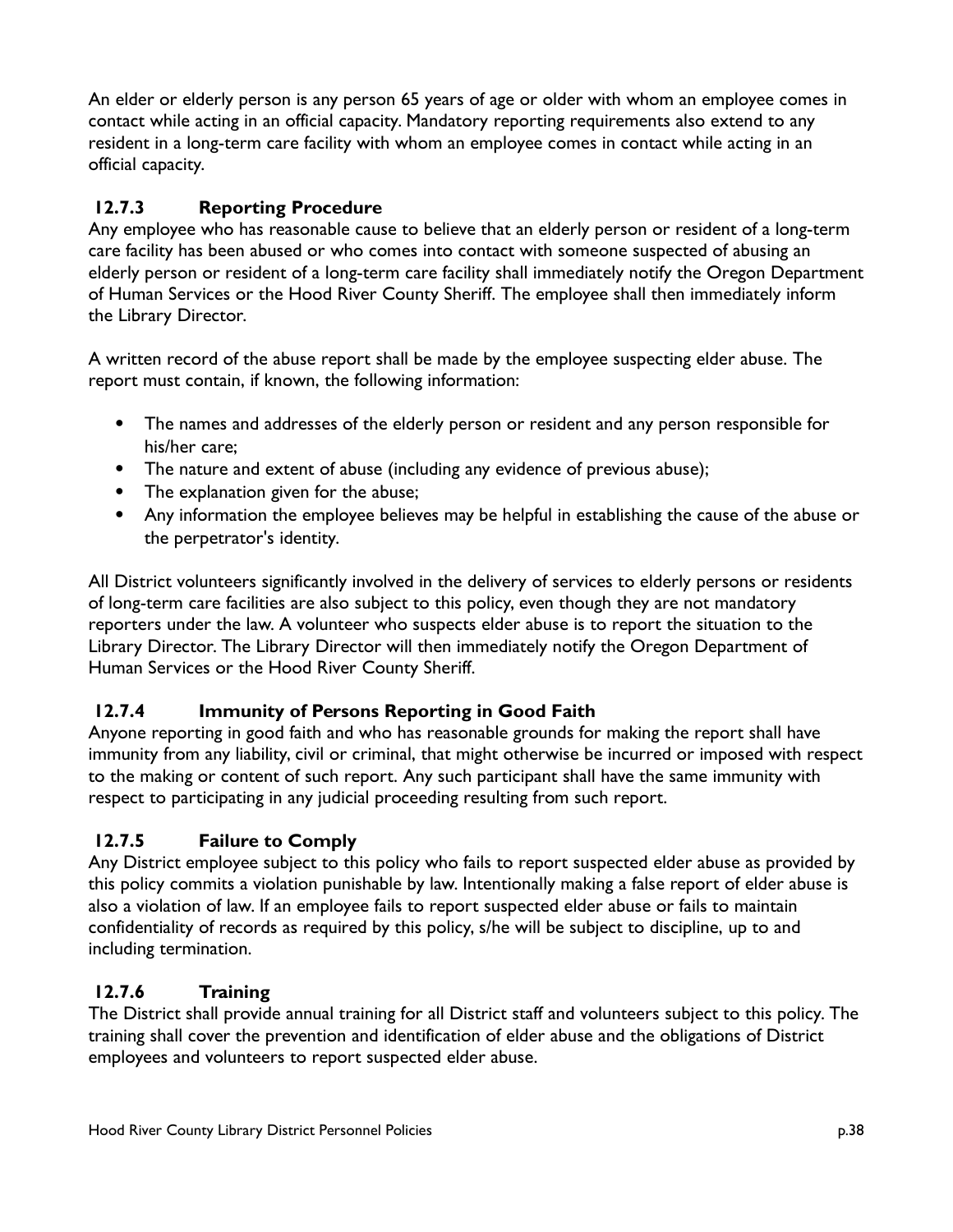## *12.8 Driving Policy*

#### **12.8.1 Purpose**

The District owns, rents, and leases vehicles and equipment, or asks employees and volunteers to use their personal vehicles, to carry out the District's mission.

### **12.8.2 General provisions**

- 1. The District's commercial insurance generally covers employees and volunteers while properly and legally driving a vehicle to conduct approved District business.
- 2. The District will be responsible for maintaining any District owned, leased, or rented vehicle in a safe and sound working condition through a program of regular maintenance.
- 3. The District's Safety Committee shall prepare procedures to implement the provisions of this policy.

#### **12.8.3 Operators**

- 1. An employee or volunteer driving a vehicle for District business must maintain a valid driver's license and current automotive insurance, if using a personal vehicle. Proof of insurance shall be kept on file. An employee or volunteer is required to notify the Library Director if the status of his/her driver's license changes. The District may check the driving records of employees or volunteers without notice at any time.
- 2. The District reserves the right to restrict who may operate vehicles it owns, leases, or rents. The District will review motor vehicle division records of potential drivers to assess whether they present a safety risk. The decision to restrict an employee's ability to operate a District vehicle will be left to the Library Director's sole discretion.
- 3. Anyone wishing to use a vehicle for District business must go through a District-approved training program for drivers.

#### **12.8.4 Safety regulations**

- 1. The District, its employees, and its volunteers will comply with all safety laws and regulations that apply to motor vehicles in the applicable jurisdiction.
- 2. No vehicle should be operated with a known safety deficiency. Vehicles being used for District business shall be inspected to ensure safe operating conditions.
- 3. Drivers and passengers of vehicles being used for District business must wear seat belts.
- 4. District employees and volunteers may not operate vehicles for District business while under the influence of alcohol or illegal drugs, prescription medication that warns against operating a vehicle or equipment, or under any condition that impairs the driver's ability to operate the vehicle in a safe and legal manner.
- 5. Use of any hand-held electronic device while operating a vehicle for District business is prohibited.

### **12.8.5 Restrictions on vehicles owned, leased, or rented by the District**

- 1. District owned, leased, or rented vehicles may only be used to conduct District business.
- 2. A trip log shall be maintained for each District owned, leased, or rented vehicle.
- 3. Passengers in District owned, leased, or rented vehicles must be engaging in District business.